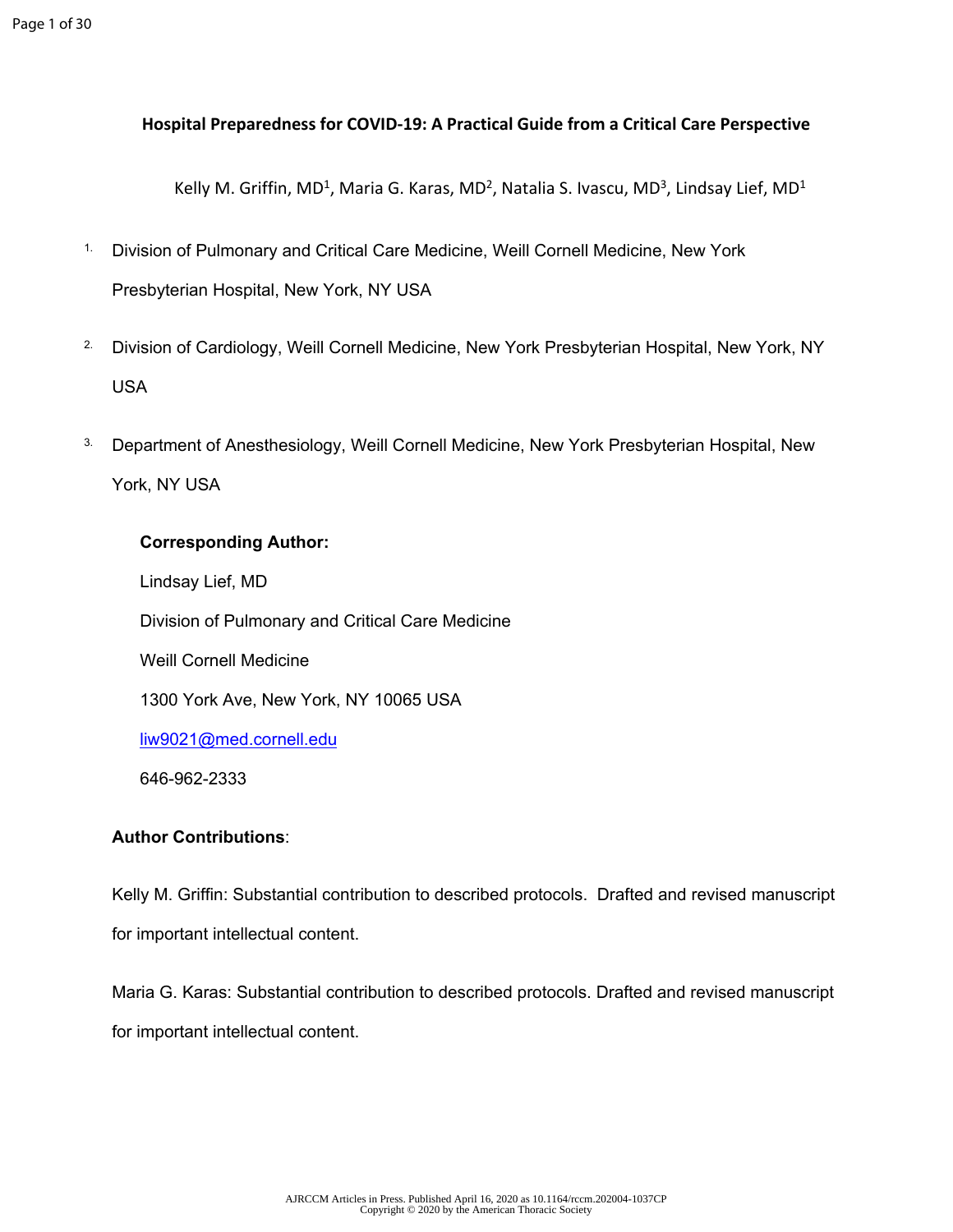Natalia S. Ivascu: Substantial contribution to described protocols. Drafted and revised manuscript for important intellectual content

Lindsay Lief: Substantial contribution to described protocols. Drafted and revised manuscript for important intellectual content.

**Running Head**: Hospital Preparedness for COVID-19

**Subject of Manuscript**: 4.6 ICU Management/Outcome

**Total Word Count**: 3490

This article is open access and distributed under the terms of the Creative Commons Attribution Non-Commercial No Derivatives License 4.0 [\(http://creativecommons.org/licenses/by-nc](http://creativecommons.org/licenses/by-nc-nd/4.0/)[nd/4.0/\)](http://creativecommons.org/licenses/by-nc-nd/4.0/). For commercial usage and reprints please contact Diane Gern [\(dgern@thoracic.org](mailto:dgern@thoracic.org)).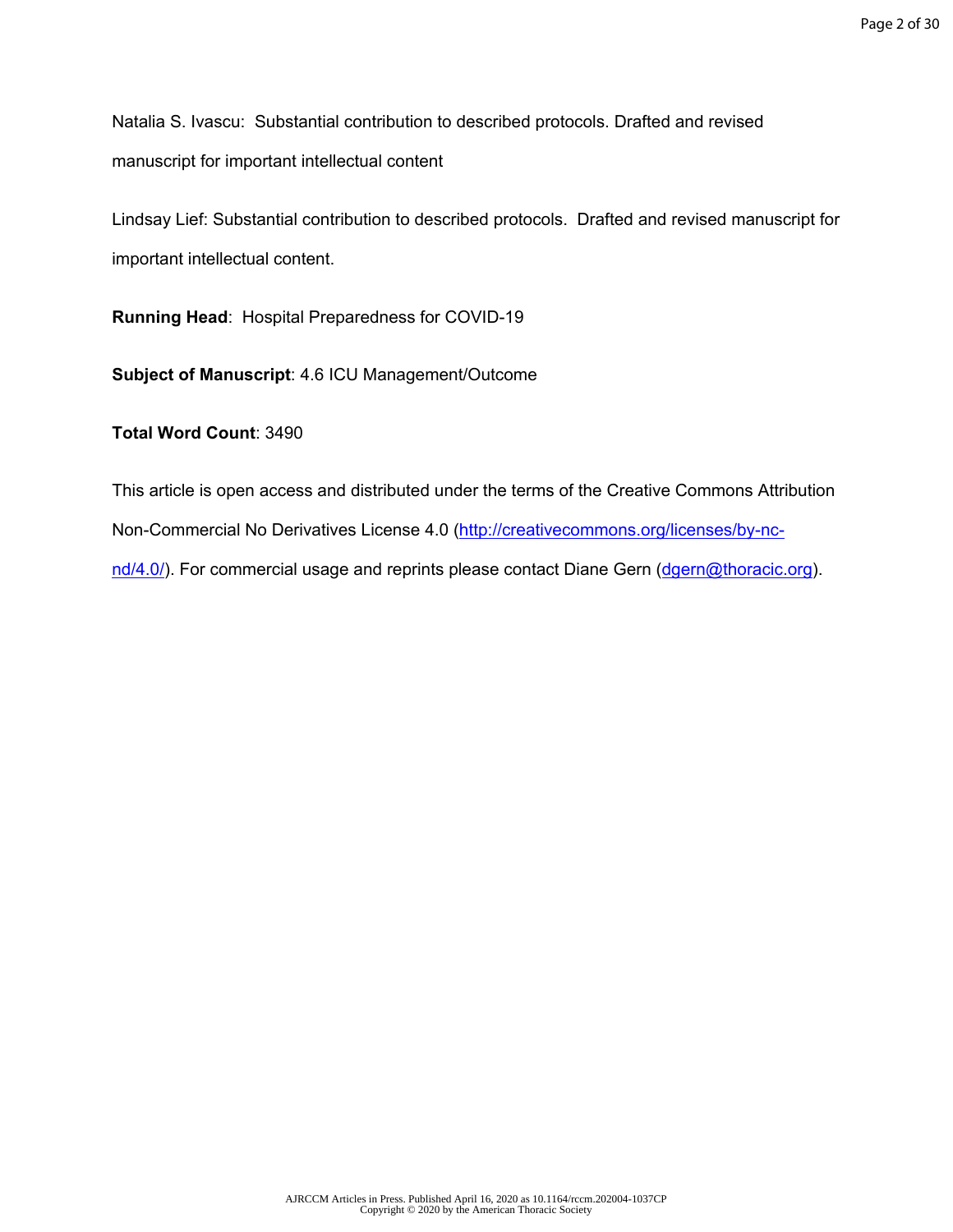#### **Abstract**

In response to the estimated potential impact of COVID-19 on New York City hospitals, our institution prepared for an influx of critically ill patients. Multiple areas of surge planning progressed simultaneously focused on infection control, clinical operational challenges, intensive care unit surge capacity, staffing, ethics and maintenance of staff wellness.

Protocols developed focused on clinical decisions around intubation, the use of high-flow oxygen, infectious disease consultation and cardiac arrest. Mechanisms to increase bed capacity as well as increase efficiency in intensive care units by outsourcing procedures were implemented. Novel uses of technology to minimize staff exposure to COVID-19, as well as to facilitate family engagement and end of life discussions were encouraged.

Education and communication remained key in attempting to standardize care, stay apprized on emerging data as well as to review seminal literature on respiratory failure. Challenges were encountered, and overcome through interdisciplinary collaboration and iterative surge planning as intensive care unit admissions rose. Support was provided for both clinical and nonclinical staff affected by the profound impact COVID-19 had on our city.

We describe in granular detail, the procedures and processes developed during a one month period while surge planning was ongoing and the need for intensive care unit capacity rose exponentially. The approaches described provide a potential roadmap for centers that must rapidly adapt to the tremendous challenge introduced by this and potential future pandemics.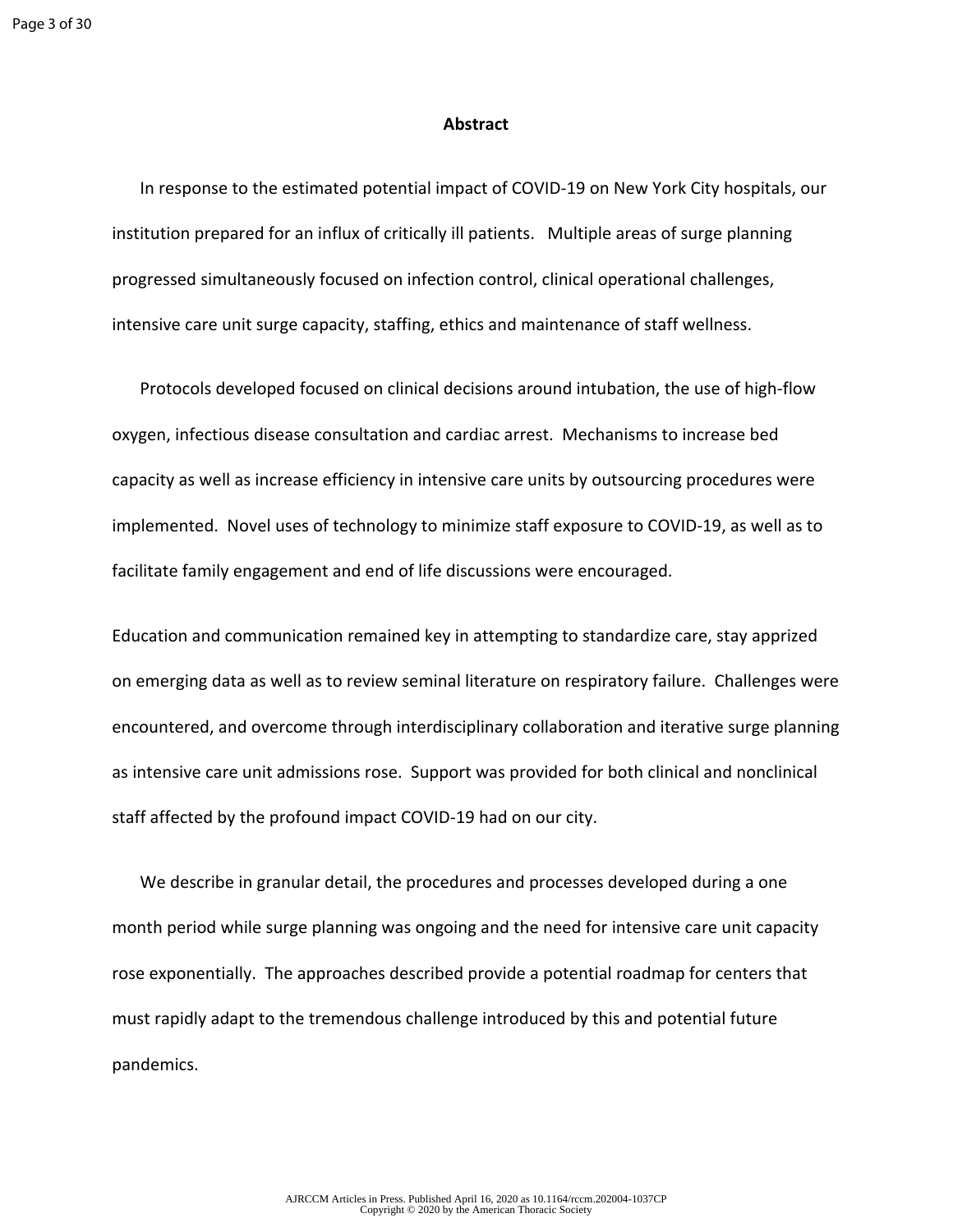#### **Introduction**

As the novel Coronavirus (COVID-19) pandemic emerged as a cause of profound respiratory failure in Wuhan, China,(1, 2) healthcare facilities in the United States took notice. When the United States first reported cases in Washington (3, 4) and epidemiologists estimated the potential impact on New York City hospitals, we, like many other centers, prepared for an influx of critically ill patients. Excellent reviews of the approach to intensive care unit preparedness in the setting of pandemics have been published; these have generally focused on broad concepts of infection control, increasing staffing capacity, and community engagement.(5) Similarly, others have highlighted the difficult issues of allocating scarce resources,(6) particularly mechanical ventilators, in these challenging settings.(7) (Table 1)

Given rapidly evolving data on the infectiousness of COVID-19,(8, 9) including from asymptomatic or paucisymptomatic patients,(10, 11) initial highest priorities included obtaining an adequate supply of personal protective equipment (PPE)(12) for the staff and evaluating/expanding intensive care unit (ICU) and ventilator capacity,(13) among numerous other measures. As of the writing of this piece, there has been a rapid increase in the number of new cases, deaths, and health care utilization in New York State (Figure 1).

As the first patients arrived soon after planning began at our institution, surge plans during this pandemic were highly dynamic and iterative, requiring frequent updates and clear communication of changes. This document will describe the procedures implemented over a four week timeframe as patient admissions for COVID-19 increased exponentially. The approaches implemented provide a potential roadmap for centers that must rapidly adapt to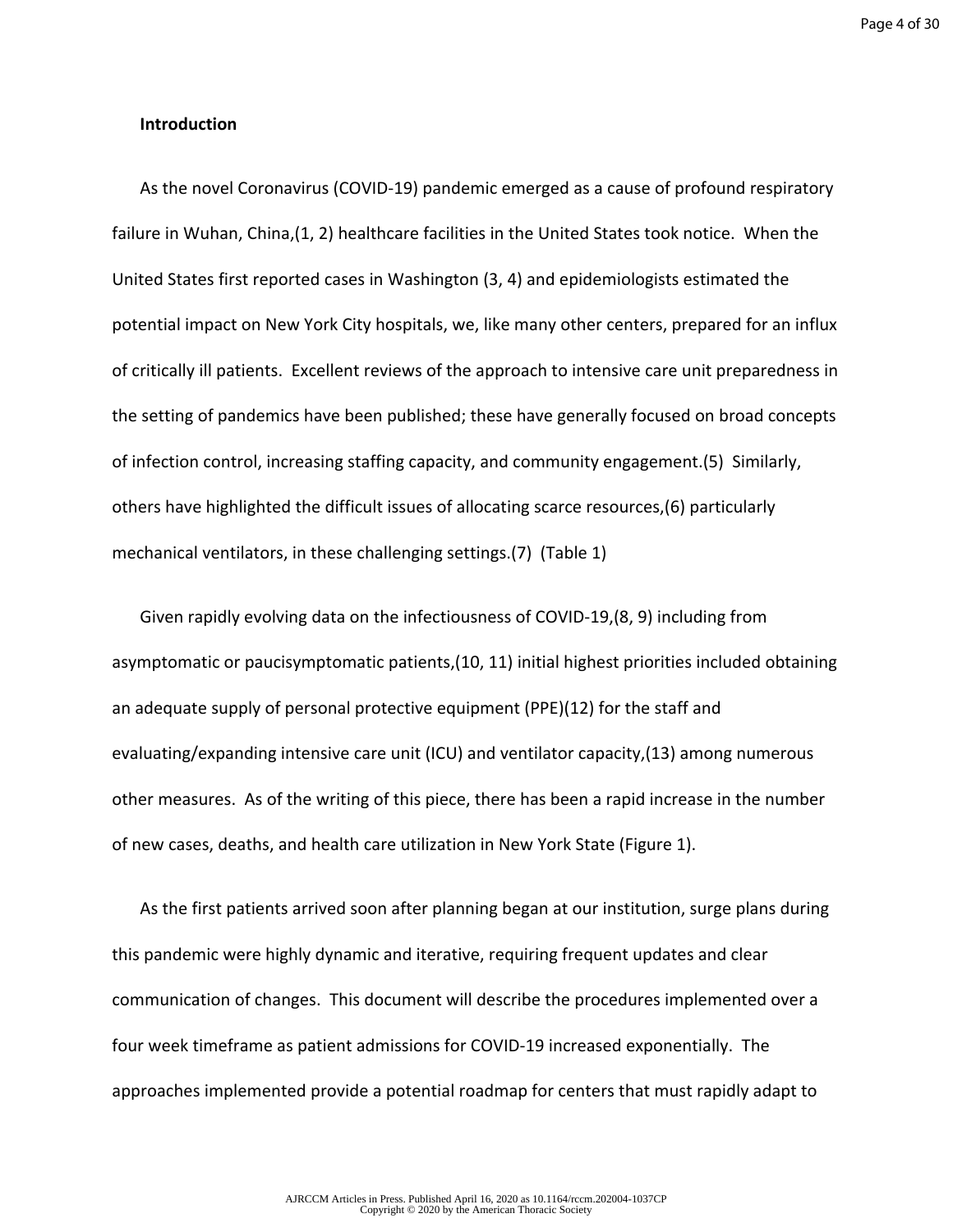the tremendous challenge introduced by a pandemic. Even for medical centers with a much smaller footprint and lower surge capacity, it is hoped that some of the granular and practical advice contained will aid others in rapidly adapting to this unprecedented challenge.

#### **Background**

Our campus of the greater New York Presbyterian system is jointly operated by physicians from Weill Cornell Medicine (medical college) and nurses, respiratory therapists, advanced practitioners and nonclinical staff from New York Presbyterian Hospital. This campus is one of two quaternary centers within the hospital enterprise and receives transfers from smaller surrounding hospitals. We have six adult ICUs divided into subspecialties (medical, surgical, burn, cardiac, cardiothoracic, and neurosurgical), as well pediatric and neonatal ICUs and several step-down units.

Given previous recommendations,(5, 6, 14) multiple categories were rapidly considered in preparation for a pandemic of massive scale including infection control; clinical operational challenges; ICU bed surge capacity; adequate staffing of physicians, nurses, and respiratory therapists; complex ethical dilemmas; and staff wellness. These procedures were created and implemented in collaboration with nursing, respiratory therapy, and hospital leadership.

#### **Infection Control**

Initial planning began in collaboration with hospital epidemiologists and infection control staff, relying heavily on available information about the infectivity of COVID-19.(9, 15) These contributors, with guidance from the Centers for Disease Control and Prevention (CDC)(16),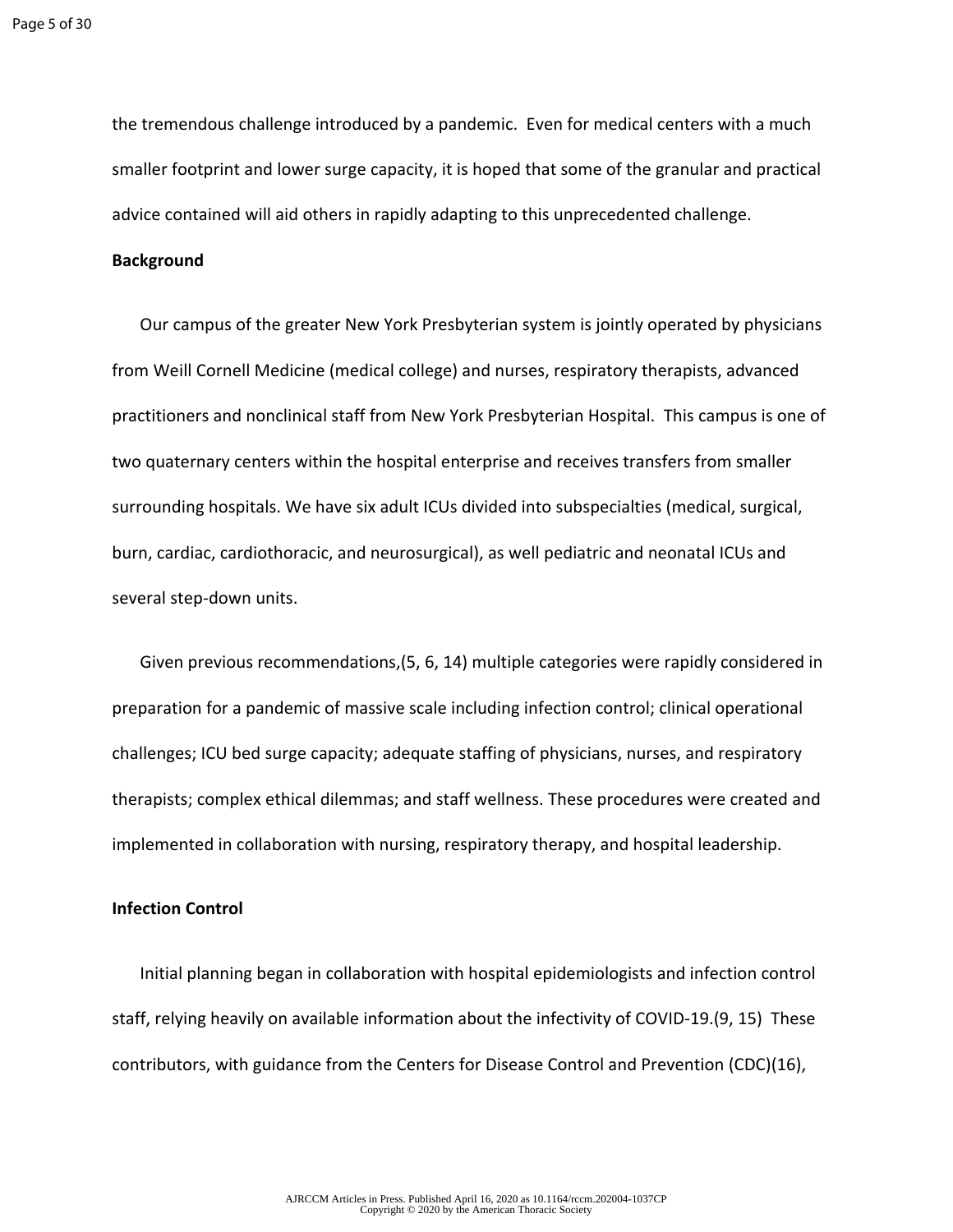helped determine appropriate PPE, define an "aerosol-generating procedure" and attempted to clarify and communicate the rapidly-changing guidelines offered by the federal, state, and city governments. Importantly, hospital epidemiology personnel rapidly educated staff in COVID units on the optimal format for donning and doffing PPE; online videos and education materials were distributed hospital-wide.

#### **Clinical Challenges**

#### *The Decision to Intubate*

Given the initial impressions on the format for transmission of this novel coronavirus, the initial clinical approach was to avoid high-flow nasal cannula and noninvasive ventilation.(9) When a patient under investigation (PUI) or tested positive for COVID-19 experienced an oxygen saturation of 88% or less on 6 liters of oxygen via nasal cannula intubation was recommended. Within two weeks these criteria were adapted to an oxygen saturation of less than 88% on 6 liters of oxygen via nasal cannula *in addition to* a non-rebreather mask at 10 liters of oxygen per minute. As the number of critically patients increased and international guidelines were refined, high–flow nasal cannula has been increasingly used, preferably in a negative pressure room,(17) to possibly delay or avoid the need for intubation. The decision to intubate relies on the clinical judgement of the critical care physician and is based on factors such as hypoxemia, tachypnea, increased work of breathing and gas exchange.(18) These practices continue to develop as recommendations evolve.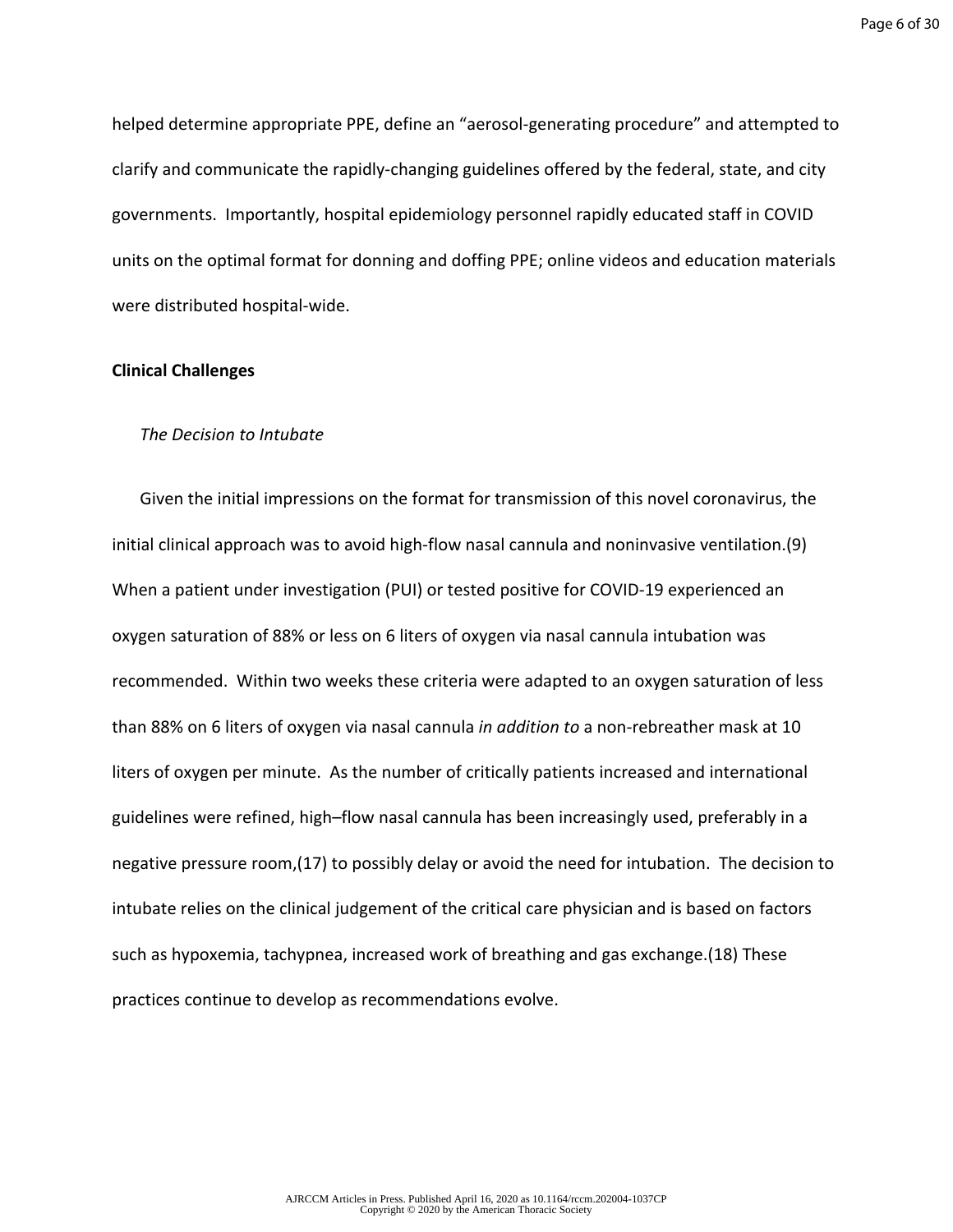#### *Airway Management and the Intubation and Peri-intubation Team*

To maximize patient outcomes and minimize risk to health care practitioners, a comprehensive airway policy was adapted from rapidly evolving international recommendations.(19, 20) These procedures assure that the most experienced operator attempts intubation using rapid sequence induction (RSI) and a video laryngoscope. To enhance efficiency and optimize patient care, when a critical care physician identified a patient who required intubation, that physician notified the dedicated COVID-19 intubation team. Preparations included obtaining induction, sedation, and vasopressor medications; assuring appropriate PPE for this high-risk procedure (impervious gown, gloves, head covers, goggles or welder's mask, and optional shoe covers); and moving the patient to a negative pressure room (with one reserved on each hospital floor) for intubation. That initial team included an anesthesiologist, a respiratory therapist and a critical care nurse. The anesthesiologist intubated the patient using RSI and a video laryngoscope, and the multidisciplinary critical care team moved the patient to an ICU bed.

As the pace of hospital admissions and intubations accelerated the process evolved. Two anesthesia airway teams were made available 24 hours a day, seven days a week dedicated to COVID-intubations. This team brings with them the appropriate PPE and a video laryngoscope. Hospital pharmacologists created virtual RSI kits, which could be rapidly accessed on every floor. Finally, a peri-intubation team led by certified registered nurse anesthetists (CRNA) assumed the role of peri-intubation coordination, from gathering meds and staff to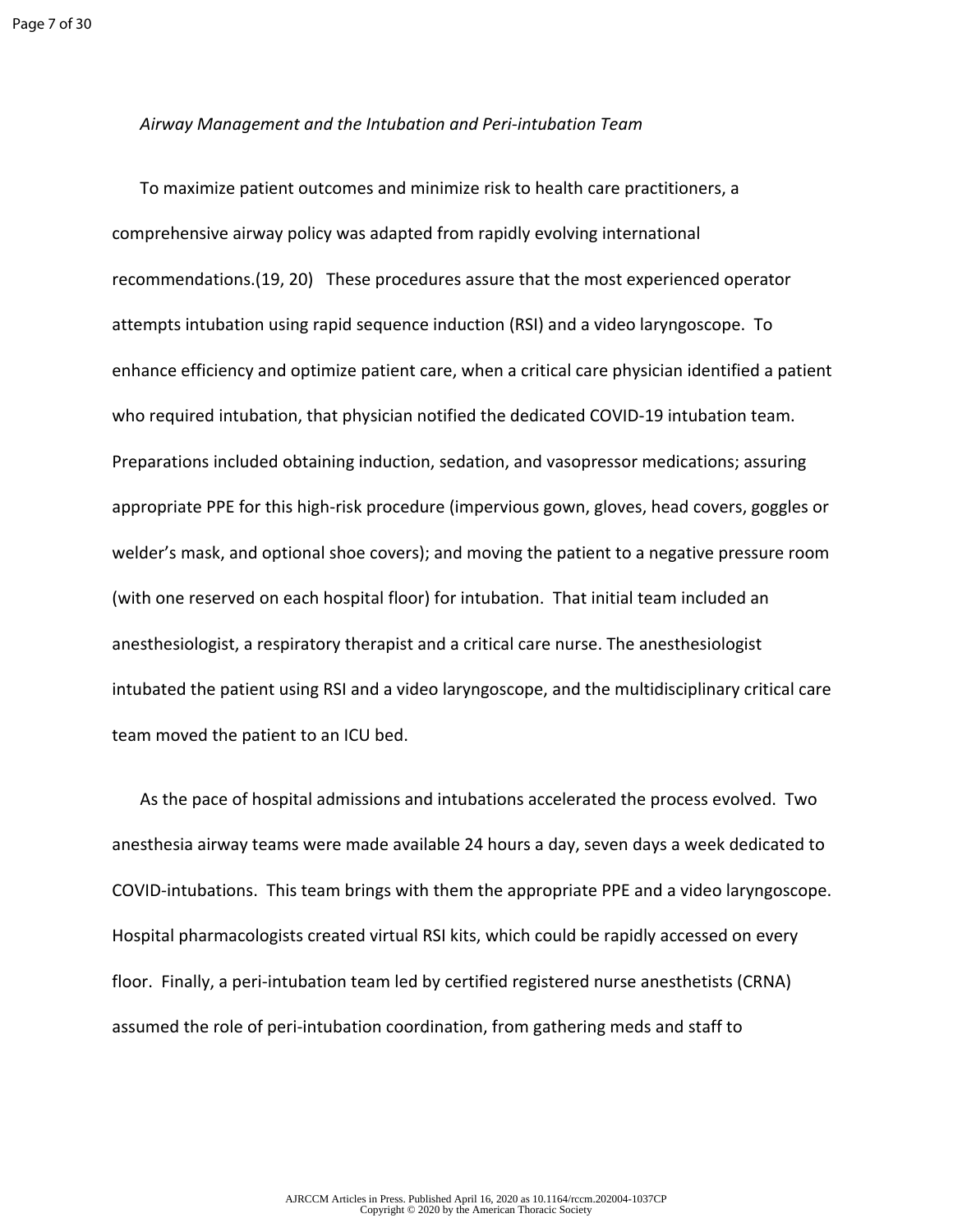Page 8 of 30

transporting patients to the negative pressure room pre-intubation and to the ICU postintubation.

#### *Infectious Disease Engagement*

Given the infectious nature of the disaster and the rapidly evolving therapeutic landscape infectious disease consultants immediately established a dedicated COVID team and pager. This team consults on every critically ill patient with COVID daily to provide therapeutic advice with available therapies (antiviral and antimicrobial)(21) and with potential immunosuppressive approaches and innovative therapies.(22, 23) Moreover, they serve as a gateway to rapidly evolving therapeutic trials.(24)

## *Extra-corporeal Organ Support*

Institutional policy regarding extra-corporal membrane oxygenation(ECMO) has evolved as efficacy and risk data are published.(25) Although ECMO has potential benefit in a subset of patients with COVID, the decision to cannulate must include the ability to provide appropriate staffing and resources, in addition to usual criteria. Potential patients are discussed on a caseby-case basis by a multidisciplinary team. Renal replacement has been offered to all patients with acute or chronic renal failure via traditional hemodialysis, continuous veno-venous hemodialysis (CVVHD) or peritoneal dialysis, with an awareness of the resources involved in each scenario.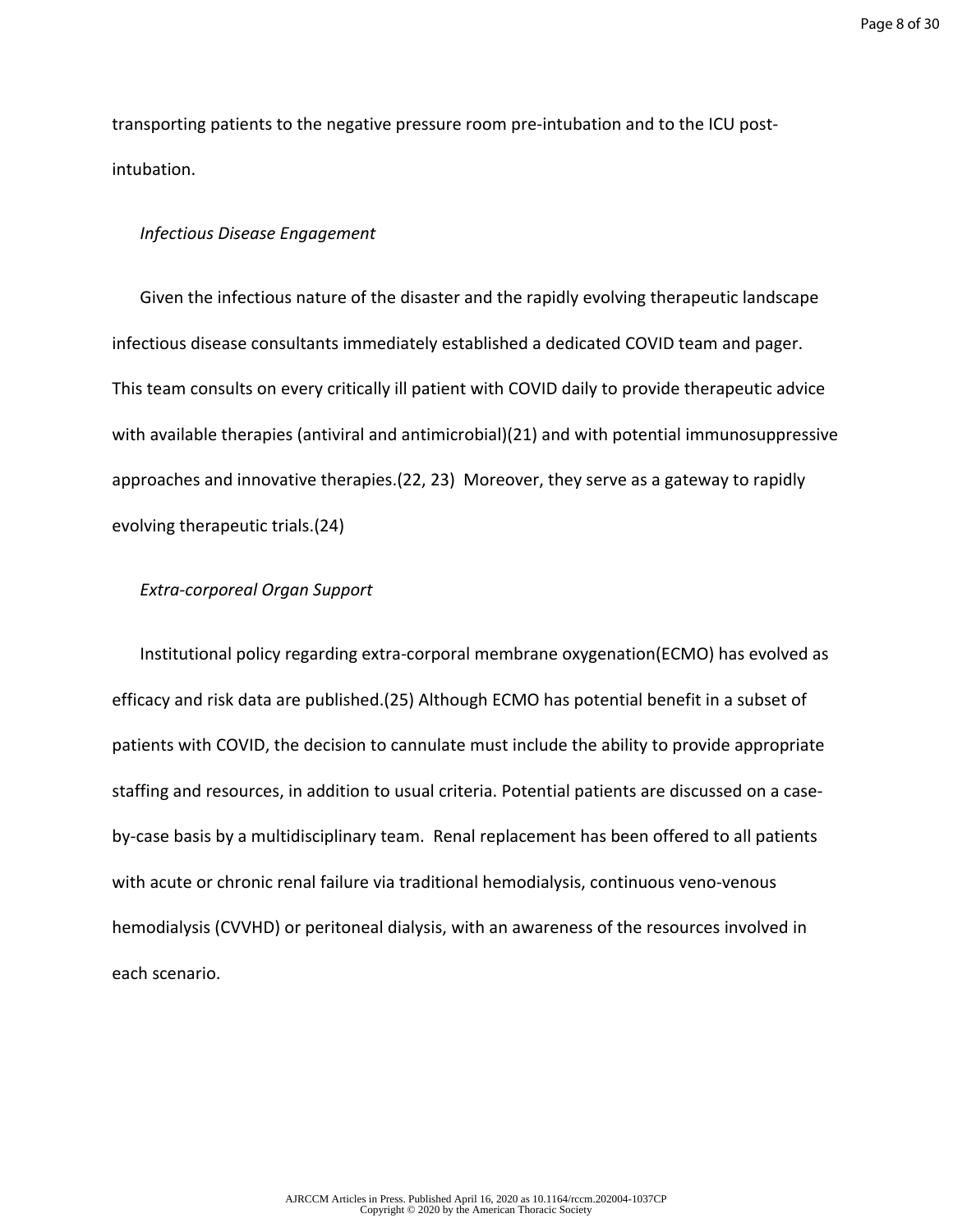#### *Cardiac Arrests*

Given the highly infective nature of the novel coronavirus, approaches to resuscitation have evolved.(26, 27) As such, institutional cardiac arrest policies were instituted limiting the number of responders to cardiac arrests outside the ICU. Mechanical compression devices were rapidly introduced to further reduce the number of medical and nursing staff responding to an arrest. Medical ICU nurses, who respond to every cardiac arrest in our institution, carried a COVID-19 backpack to every cardiac arrest; these contain high-risk PPE (welders style face shields, N95 masks, impermeable gowns) due to the aerosolizing nature of CPR. Resuscitations in the ICU continue to be conducted in a standard fashion with attempts to minimize aerosolization by leaving the patient on the ventilator, or if absolutely necessary, using a bag valve mask with a high-efficiency particulate air (HEPA) filter attached to the expiratory port.

#### *Standardization of Care Across all critical care delivery areas*

Given the rapid expansion of ICU space and the broad number of caregivers involved in the care of critically ill COVID patients, frequent formal and informal communication among all the groups has been essential. This is particularly important as some clinicians do not routinely care for ARDS patients. Daily evaluation by a member of the pulmonary and critical care division is provided to all of the locations outside the medical ICU now caring for these patients. Development and distribution of informal guidelines outlining granular aspects of caring for critically ill COVID patients have proven invaluable tools to provide standardized care among all areas. Secure, shared electronic file sharing and daily email updates allow providers easy access to the latest hospital statistics and guidelines.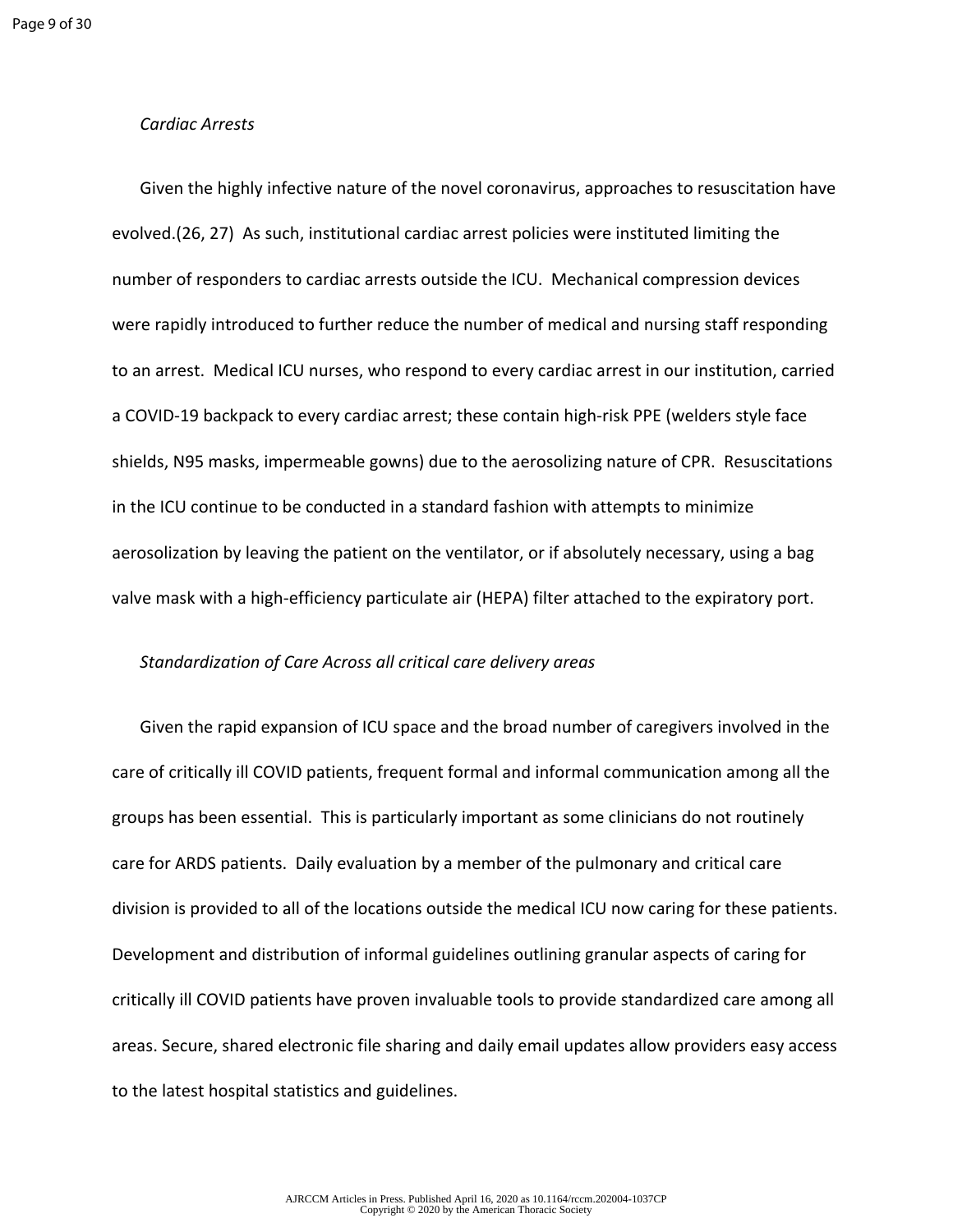Page 10 of 30

#### *Approaches to Efficiently Use Time in the ICU*

Dedicated smart phones with chargers are placed in each patient room, so staff members inside patient rooms can contact additional staff outside the room, without doffing their PPE.

A dedicated procedure team comprised of surgeons and interventional radiologists was created to perform ICU procedures such as central line, arterial line or nasogastric tube insertion around the clock. This freed the intensivists to facilitate critical patient care. A multidisciplinary tracheostomy team led by thoracic surgery and otorhinolaryngology and critical care provides a similar focused approach to another pivotal aspect of critical care. A dedicated proning team was formed by critical care medicine and physical therapy to minimize the unitspecific staff needed for pronation or supination of patients while providing a standardized approach to this therapeutic maneuver(28). In an innovative adaptation, current drips, ventilator settings and arterial blood gas results are written on the glass doors of the room to easily communicate changes made without having to enter the room (Figure 2). This technique was made possible due the restriction of visitors to the hospital.

#### *Minimizing Exposure to Staff*

Care has been bundled as much as possible. Laboratory sampling has been timed with medication dosing. Larger bags of intravenous (IV) fluid or more concentrated solutions are used to limit the number of times a nurse has to enter the room. Imaging studies and electrocardiograms have been limited to those absolutely necessary. In some, but not all rooms, IV pumps are placed outside the room with use of extra IV tubing (Figure 2). Although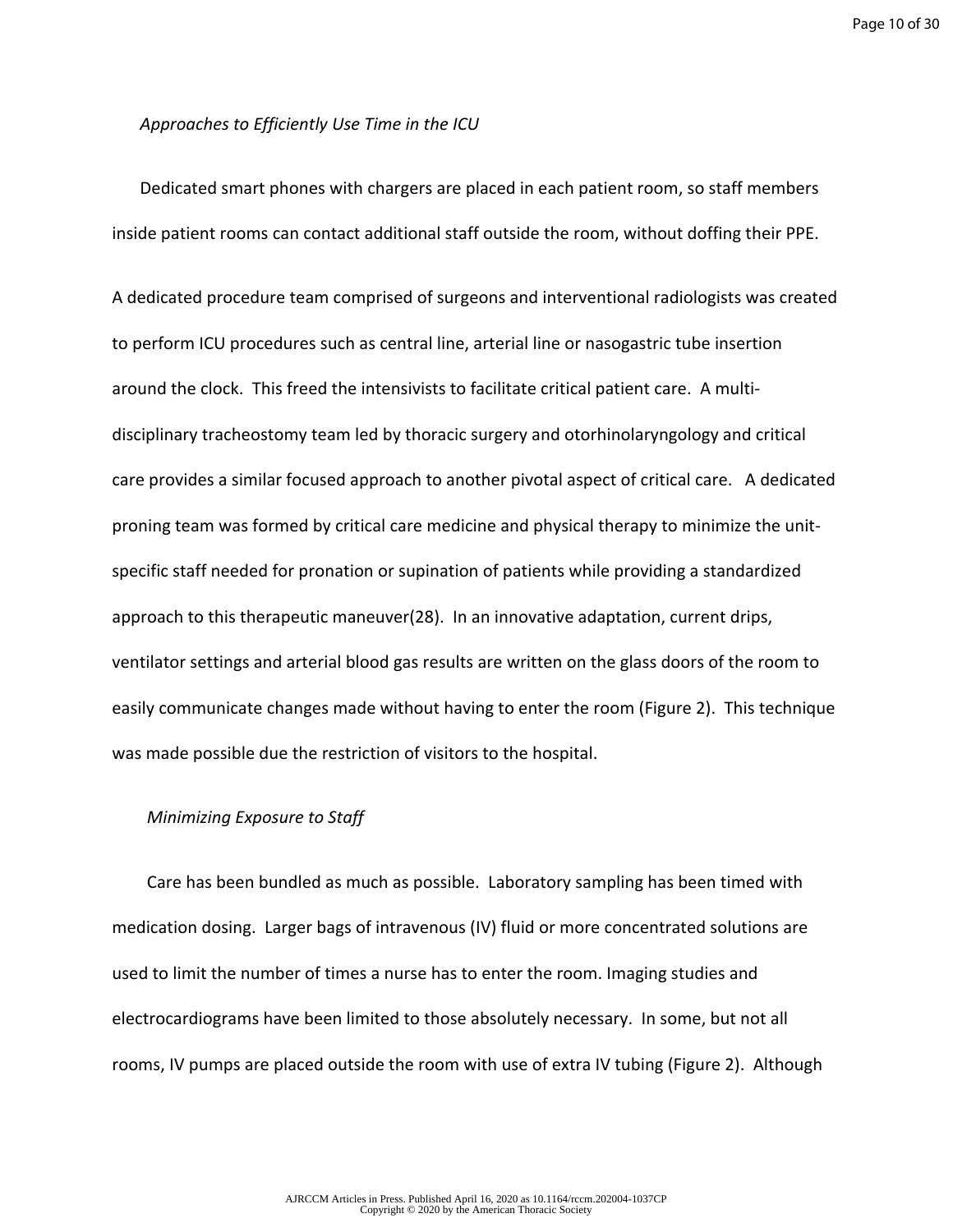this allows medications to be managed outside the room, limitations include the length of time a bolus takes to travel to the patient. A buddy system including one staff member by the medication pumps became necessary to allow boluses or adjustments of medication from outside the room, while staff inside the room turns or cleans the patient. The monitor of most frequently used ventilators has been detached and similarly kept outside the room. (Figure 2) Advantages and drawbacks to this system mirror those with the IV pumps.

#### *Education*

Led by pulmonary and critical care physicians, a rapid simulation curriculum focused on pronation and COVID cardiac arrests was instituted and provided for both day and night shift nurses in non-medical ICUs. Our provider teams have been monitoring the rapidly evolving diagnostic and therapeutic approaches in the global arena in order to improve and optimize care on a local level. Remote-access conferences and journal clubs referencing seminal articles on ARDS continue to be conducted frequently. Topics have included fluid management, ventilator management, pronation, and sedation, among others. Recommendations from international colleagues are discussed in these multidisciplinary conferences.

### *Communicating with Families*

The infectious nature of this pandemic has markedly impacted the ability to communicate with the patient's family, a key aspect of critical care. With limitations in visitation, family communication became complex and fragmented. To address this aspect of patient care, a limited number of patient surrogates were designated to communicate with physicians. In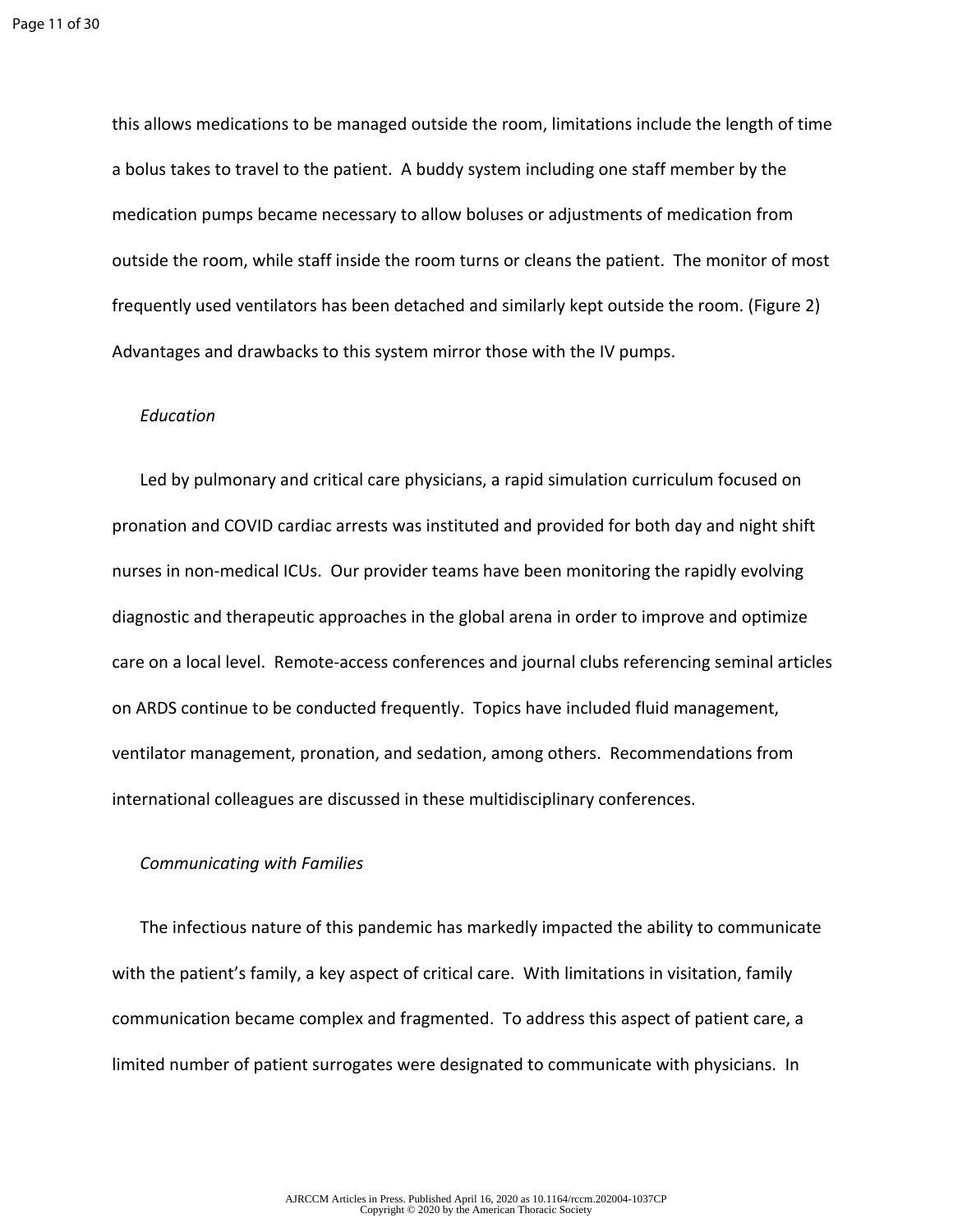Page 12 of 30

addition, each family member was offered a second supportive call from a palliative care team member. Palliative care discusses cases with each COVID unit daily to assess for participating surrogates. In the setting of imminent death or immediately after death, a single family member in PPE is provided the opportunity to visit. If visitation is impossible, staff have creatively used video conferencing to allow loved ones to visualize and speak to their dying family member.

# **ICU Surge Capacity**

While creating ICU surge capacity, the first critically-ill patients admitted with COVID-19 were admitted to negative pressure rooms divided among all ICUs. Initial surge plans were designed to accommodate an increased patients in early stages (Figure 3) and up to three fold higher in later surge plans. Initially, for efficiency we designated one half the beds in multiple ICUs as COVID-19 units. This decision allowed units to acclimate to COVID-19 patients before their entire unit was filled, allowed staff members to perfect donning and doffing techniques, provided an opportunity to place pumps and ventilator monitors outside the room (Figure 2), and rapidly built expertise among multiple staff members. Second, having half of three separate ICUs simultaneously develop expertise in COVID-19 management allowed a rapid doubling of ICU capacity.

Within three weeks of admitting our first critically-ill COVID patients we had completely filled multiple ICUs. To rapidly respond to this challenge, less critical patients, when clinically feasible, were transferred to floor care, thereby freeing ICU beds. Subsequently, all critically ill patients without COVID-19, were cohorted distinct or newly created ICUs. Elective surgery has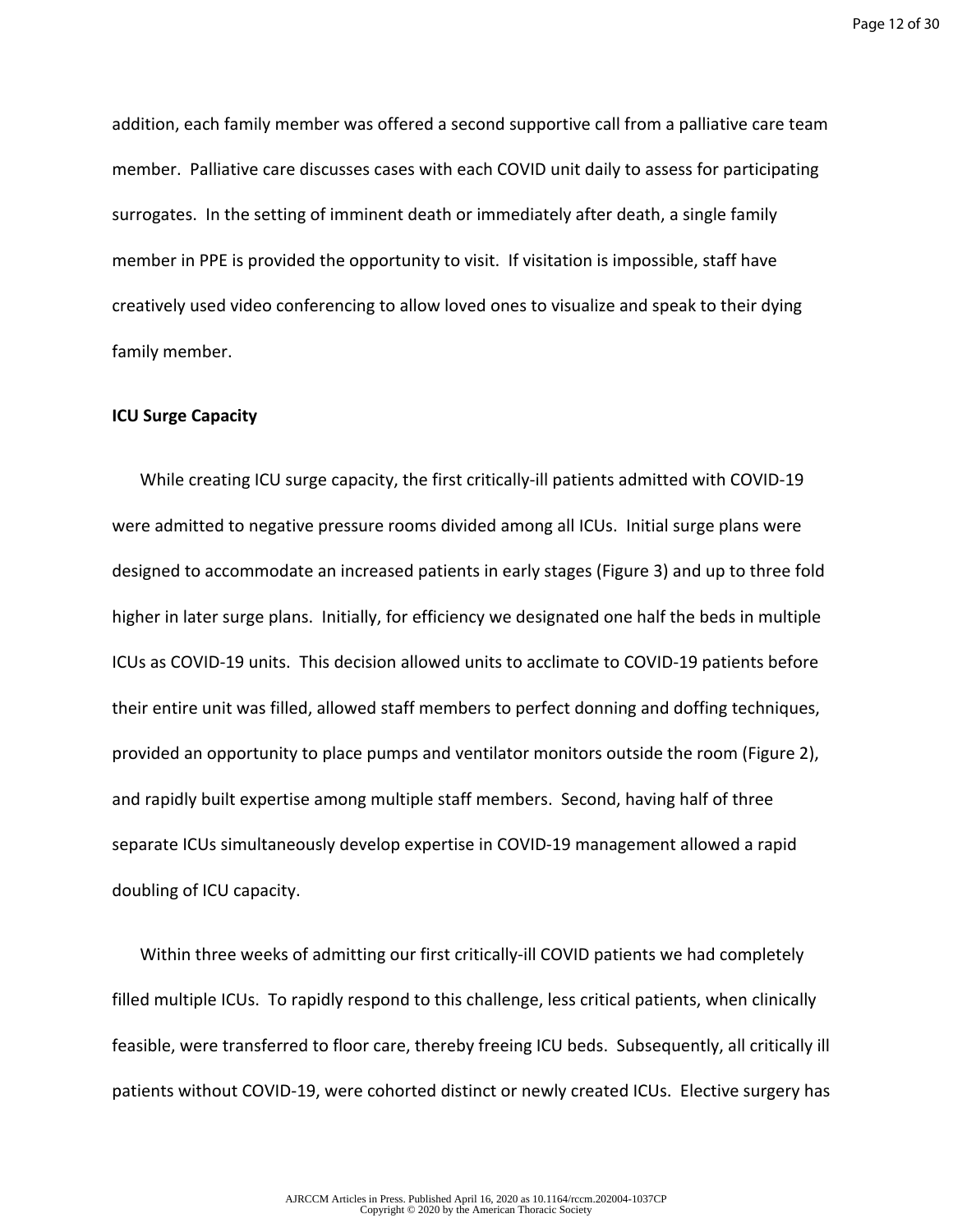been reduced to minimize surgical admissions and to preserve PPE. As we entered the next phase of the surge plan, all cardiac patients without COVID-19 were cohorted in a new ICU. As units were opened and filled, additional units were rapidly identified. Operating rooms, with 2 ICU beds and 2 anesthesia machines per room began caring for COVID-19 patients. Similarly, step down units and recovery rooms were rapidly converted to COVID-19 ICUs.

#### *Expanding to Operating Rooms (ORs)*

Expanding to ORs has created unique challenges, distinct from standard staffing and supply issues. Few caregivers outside of anesthesiologists and CRNAs understand the intricacies of anesthesia machine. The reality of a maximum flow rate of 15 liters per minute of fresh gas became important in patients with respiratory failure and a high minute ventilation requirement. The proportion of fresh gas flow to recirculated air impacts the ultimate delivered fraction of inspired oxygen. Heat moisture exchangers may be added to the circuit, but may not provide sufficient moisture to prevent desiccated secretions from occluding endotracheal tubes. Measuring airway pressures is challenging. In addition, providing nebulizers and checking inspiratory pauses on these machines requires breaking the circuit, which in general has been avoided in the interest of infection control.

#### *Efficient bed management*

Bed assignment and unit-to-unit transfers are typically managed by a centralized group of nurses in our patient placement operations center. This group also works in close collaboration with our transfer center, which organizes the incoming transfer of patients from other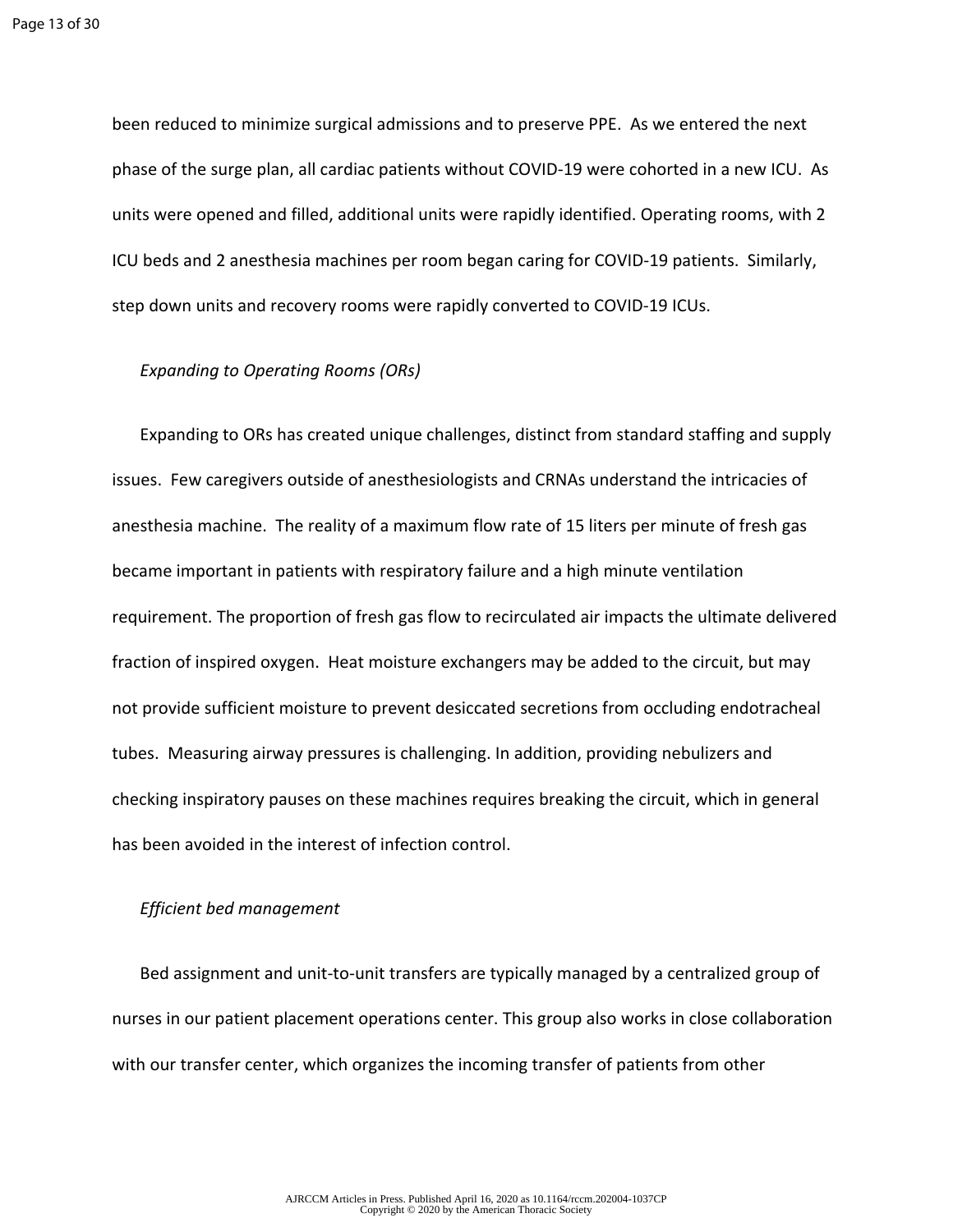hospitals. During this time of rapid expansion, one of our critical care physicians partnered with these nurses around the clock, on a rotating basis to triage all critically ill patients to streamline the bed assignment and facilitate transfers into the newly created ICUs.

#### **Staffing**

## *Physician Staffing*

ICU physician staffing has been rapidly expanded with additional pulmonary and critical care physicians and critical care anesthesiologists redeployed to units to achieve a goal of achieving a ratio of 2 senior physicians with at least 1 intensivist to 20 patients. The number of intensivists and critical care fellows in house each night rapidly increased fourfold with strong collaboration among pulmonary and critical care, cardiology, neuro-intensive care, surgical critical care and anesthesia. Twice daily huddles occur among all in-house leaders in critical care, including the airway team, in order to coordinate care and facilitate interdisciplinary teamwork. Additional hospitalist, trainee, and physician-extender teams were redeployed to provide patient care around the clock as well as providing medical expertise to nonmedical intensivists.

#### *Research faculty*:

All research activities at the medical college have been drastically curtailed to liberate care givers to clinical work. Ongoing research is limited to that which is COVID-focused. In addition, multiple clinical trials for possible therapeutic agents have been approved by the Institutional Review Board and are enrolling patients.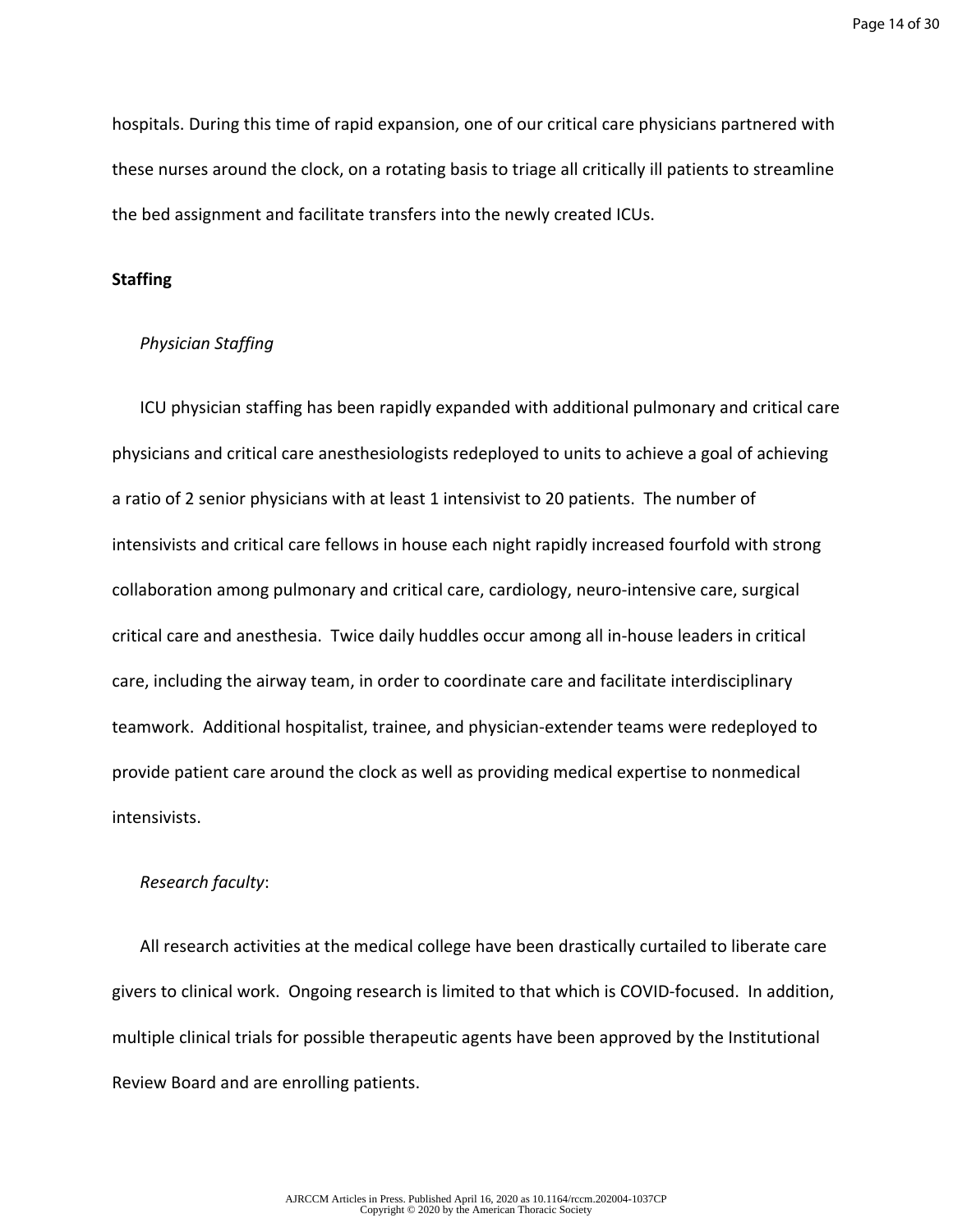## *Nursing and Respiratory Therapy Staffing*

In phase one of the surge plan, medical and step-down nurses began training and shadowing in ICUs. Training fairs to teach ICU skills were held daily to help prepare nurses for caring for the critically ill. To facilitate staffing, nurses who previously worked at our institution were contacted and offered expedited recredentialing if they were willing and available. Respiratory therapists are an invaluable part of the care team of patients with respiratory failure. Given the pressures on the health care system, it has been challenging to rapidly, adequately increase the number of respiratory therapists. Critical care faculty and trainees have assisted in ventilator management. As the standard fleet of critical care ventilators became limited, transport ventilators were obtained and operationalized for ICU care. Since intensivists are less familiar with these devices, respiratory therapists created innovative approaches to rapidly educate clinicians in their use.

#### *Nonclinical Staff*

The institutional facilities staff have proven their known key roles as they rapidly created innovative barriers and negative pressure rooms. The environmental services staff members became expert at donning and doffing and clearing refuse at an accelerated rate in COVID-19 rooms due to the increased PPE requirements. They have devised impressive approaches to rapidly turnover rooms vitally required for aerosolizing procedures. It is evident that every staff member plays a key role in rapidly expanding ICU capacity and care in the setting of a highly infective agent in the setting of a pandemic. Within days of the first COVID admission to our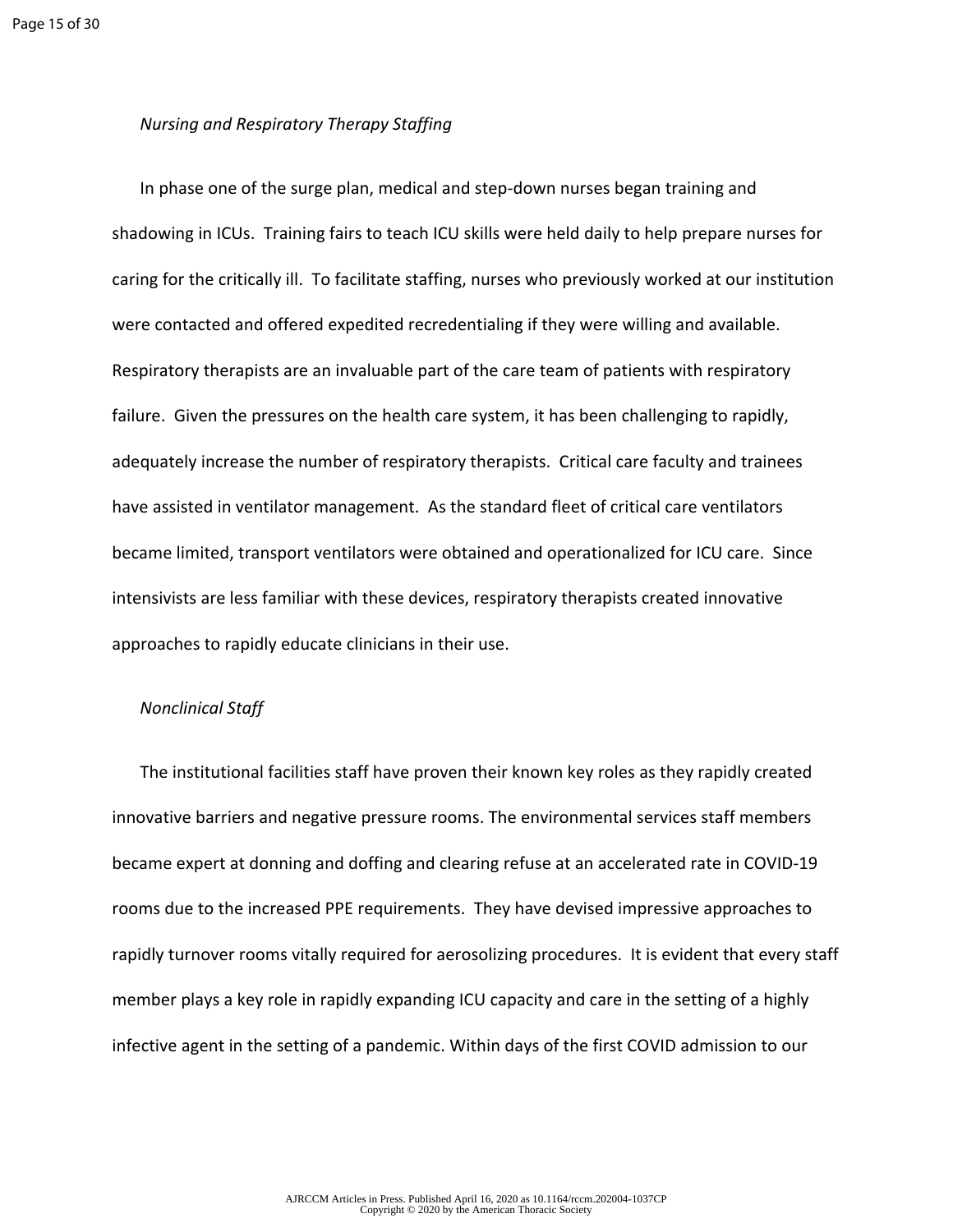institution, our colleagues in laboratory medicine implemented in-house testing, allowing us to rapidly scale the number of patients we could test each day.

COVID-19 poses a potential infectious risk to all personnel in the hospital, and protection of staff has remained a top priority. Adequate PPE has been provided to all staff. In collaboration with the division of infection control and prevention, the hospital and medical college have ensured appropriate education on donning and doffing; and precautions around aerosolizing procedures.

#### **Ethical Dilemmas**

The rapid and unprecedented growth in critically ill patients (Figure 1) raised the specter of difficult ethical decisions. Several groups globally have provided general guidelines regarding resource allocation in the setting of a challenging pandemic.(14, 29, 30) Given the increased negative outcomes in older individuals or those with multiple comorbid illnesses (31, 32) the role of palliative care and ethics consultants has become more acute. We have used the New York State guidelines as a framework for these conversations.(33) We have encouraged our colleagues in emergency medicine and hospital medicine to pursue early, honest conversations with patients and families regarding goals of care and clarifying advance directives. A program available 24-hours a day which provides access to palliative care and ethicists has helped facilitate these conversations.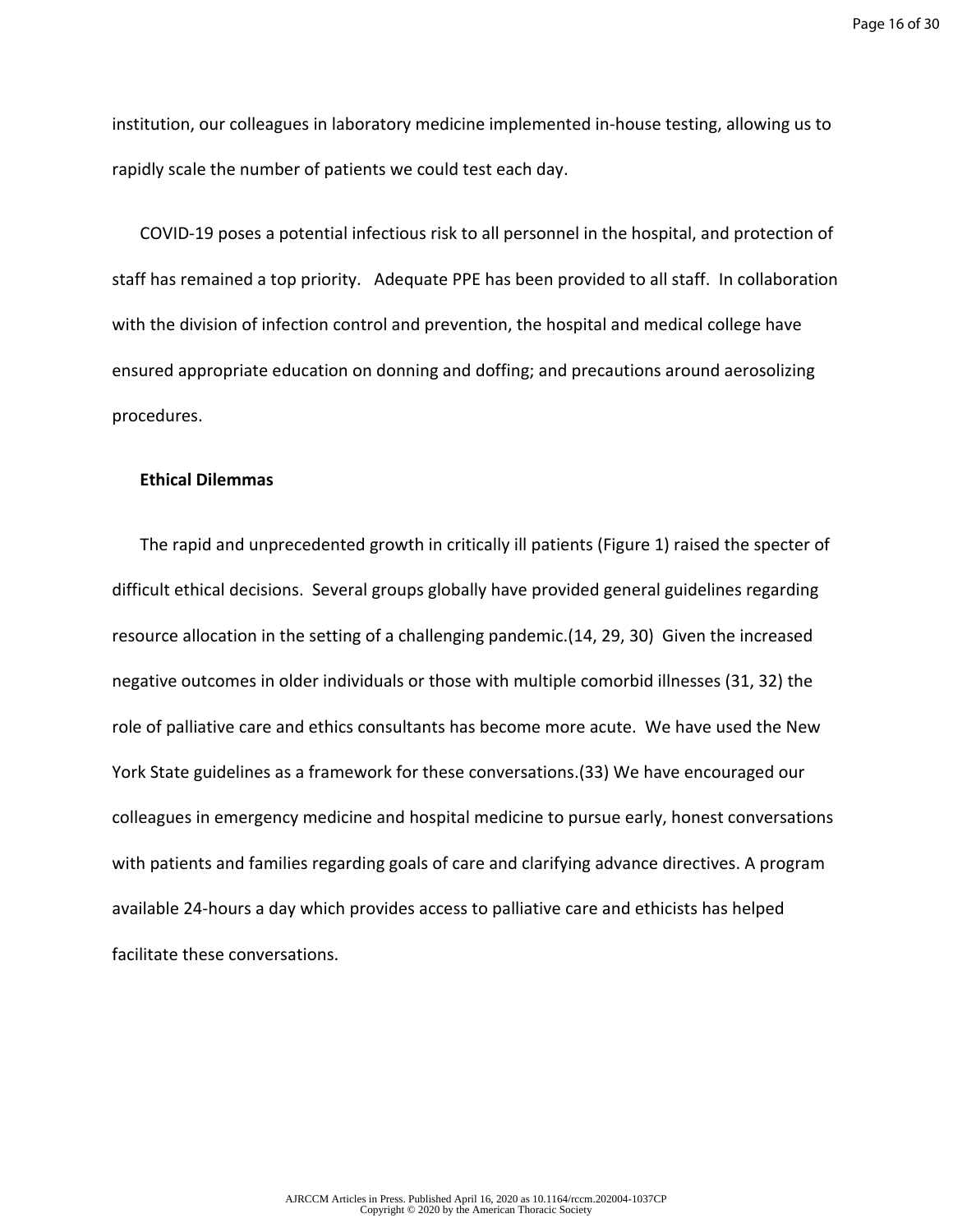## **Staff Wellness**

This challenging pandemic has created tremendous moral distress among health care personnel. We pride ourselves on the personalized care of our patients. One challenging aspect of care in this pandemic is the inability to provide care in our usual manner, with patients' families as their support system throughout their illness. Staff have facilitated emotional, life-altering conversations over video chat with family members, and watch families say goodbye to each other without the benefit of privacy; staff cannot leave the room while they hold the phone or tablet. Physicians and nurses work to balance being present and offering comfort, while minimizing personal exposure to COVID-19. In addition to this heartbreaking reality, we work while watching this pandemic take over our city. Staff fear for their own health and that of loved ones. Many providers have isolated themselves from their families, either staying in hotels or sending their families away. Some have created or updated wills and advance directives. For all of these reasons and due to sheer exhaustion, we have seen our staff overwhelmed with emotions from anxiety to helplessness. To deal with these challenges, it has been vital to engage mental health care providers with expertise in the management of trauma and acute stress to offer individual and group support to our staff. Referrals have been made as needed for psychological support and staff were given 24-hour direct access to a mental health professional.

#### **Conclusion**

As New York City has become the current global epicenter of the COVID-19 pandemic, our institution has creatively expanded our caregiving capabilities in multiple regards. This outline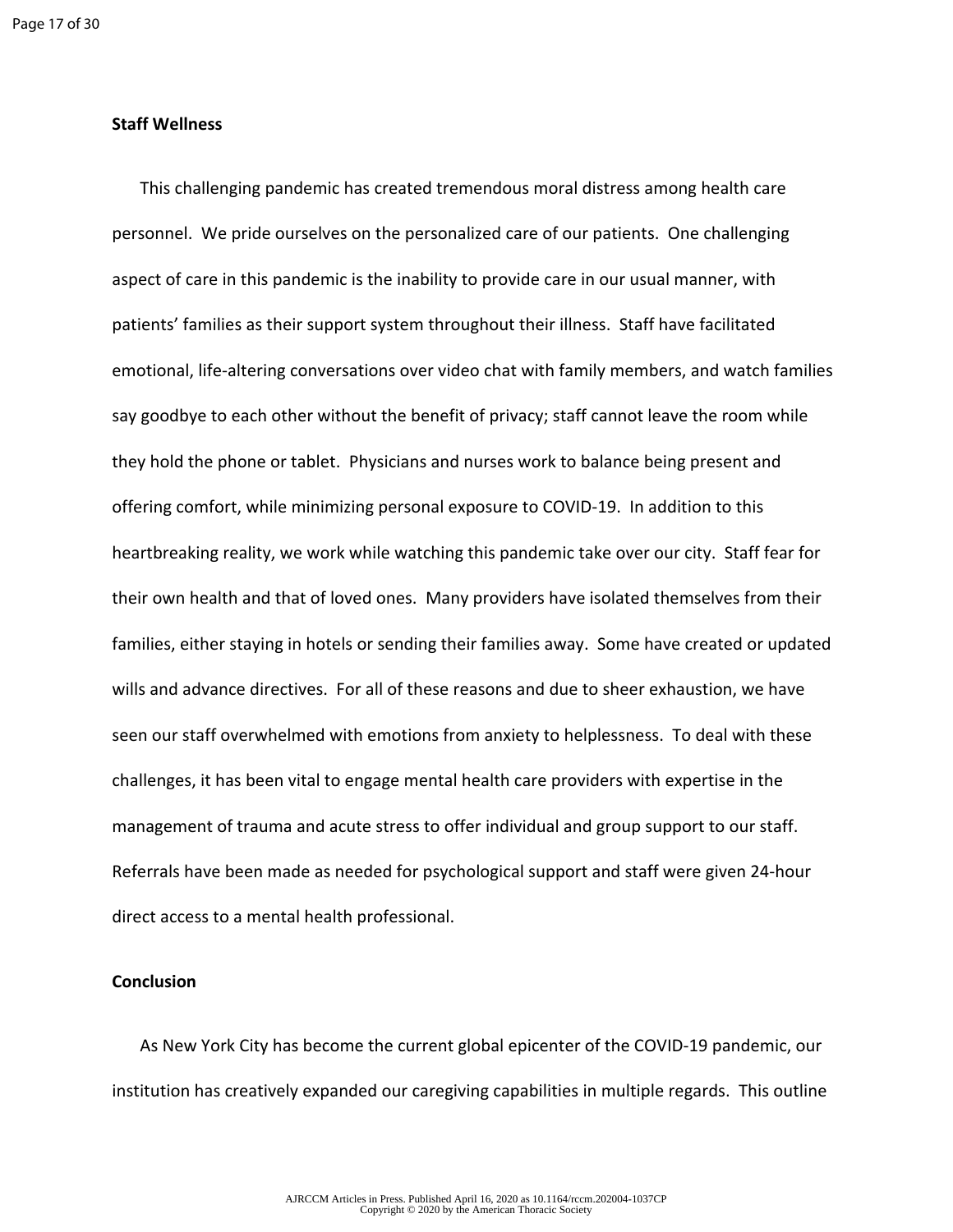Page 18 of 30

provides an understanding of how we, in collaboration with and appreciation of our colleagues in the departments and divisions of pulmonary and critical care, anesthesiology, cardiology, neuro-critical care, surgical critical care, hospital medicine, infectious diseases, palliative care, ethics, nursing, physical therapy and respiratory therapy are meeting this challenge. We provide potential guidelines for other centers to adapt as needed to help further streamline this expansion for others.

## **Acknowledgements:**

We acknowledge Dr. Kate Heilpern for her tremendous support and leadership during this challenging period. We also acknowledge our partner physicians in pulmonary and critical care, cardiology, anesthesiology, surgery, neurology, infectious diseases, hospital medicine and the medicine trainees, physician assistants, and nurse practitioners and who have worked tirelessly for our patients. We acknowledge the nurses, respiratory therapists, physical and occupational therapists, chaplains, aides, and other front-line staff for their dedication to patient care. We could not have accomplished what we have without our colleagues in environmental services, facilities, patient transport, procurement, among countless others.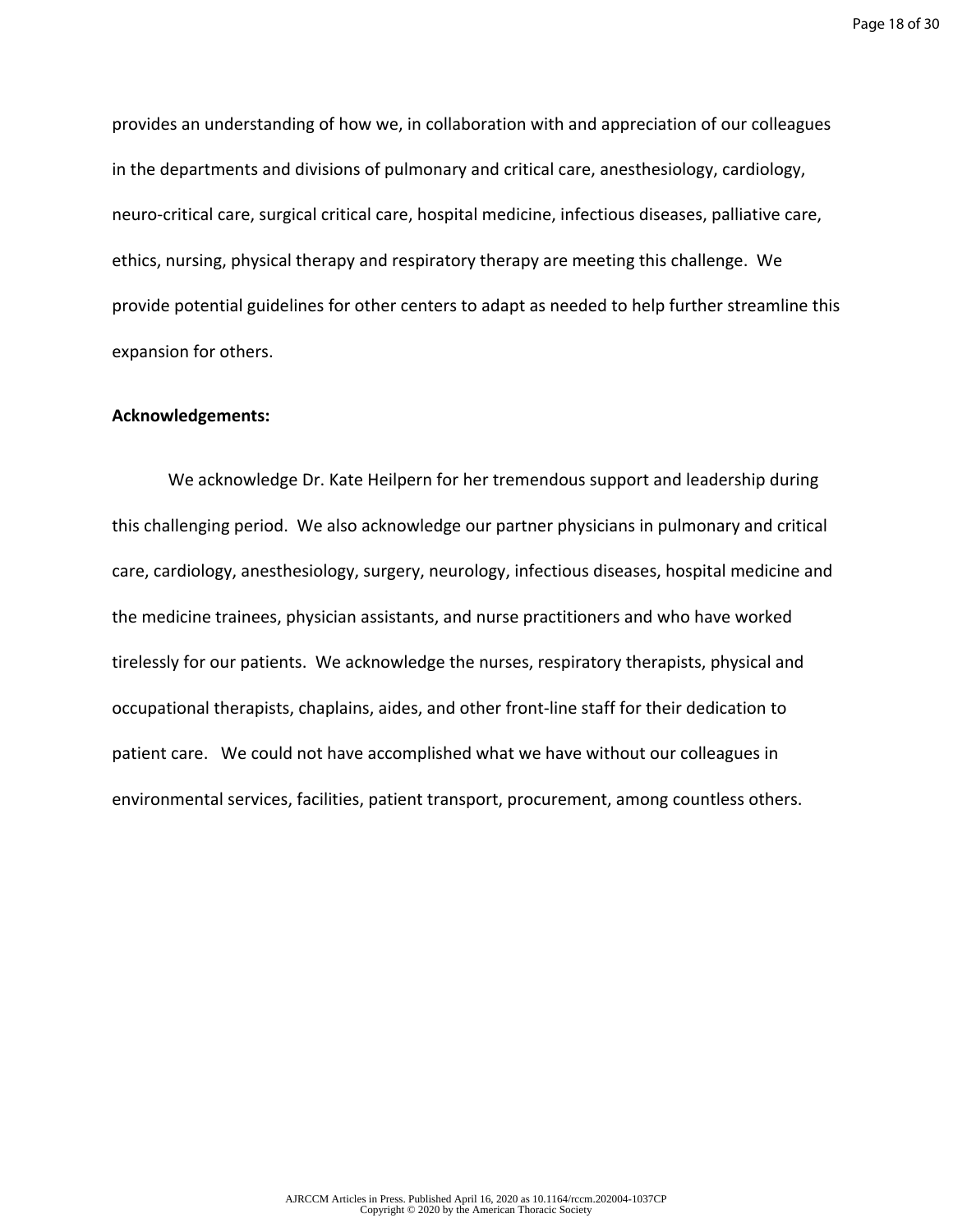## **References**

- 1. Zhou F, Yu T, Du R, Fan G, Liu Y, Liu Z, Xiang J, Wang Y, Song B, Gu X, Guan L, Wei Y, Li H, Wu X, Xu J, Tu S, Zhang Y, Chen H, Cao B. Clinical course and risk factors for mortality of adult inpatients with COVID-19 in Wuhan, China: a retrospective cohort study. *Lancet* 2020; 395: 1054-1062.
- 2. Zhu N, Zhang D, Wang W, Li X, Yang B, Song J, Zhao X, Huang B, Shi W, Lu R, Niu P, Zhan F, Ma X, Wang D, Xu W, Wu G, Gao GF, Tan W, China Novel Coronavirus I, Research T. A Novel Coronavirus from Patients with Pneumonia in China, 2019. *N Engl J Med* 2020; 382: 727-733.
- 3. Arentz M, Yim E, Klaff L, Lokhandwala S, Riedo FX, Chong M, Lee M. Characteristics and Outcomes of 21 Critically Ill Patients With COVID-19 in Washington State. *JAMA* 2020.
- 4. Holshue ML, DeBolt C, Lindquist S, Lofy KH, Wiesman J, Bruce H, Spitters C, Ericson K, Wilkerson S, Tural A, Diaz G, Cohn A, Fox L, Patel A, Gerber SI, Kim L, Tong S, Lu X, Lindstrom S, Pallansch MA, Weldon WC, Biggs HM, Uyeki TM, Pillai SK, Washington State -nCo VCIT. First Case of 2019 Novel Coronavirus in the United States. *N Engl J Med* 2020; 382: 929-936.
- 5. Maves RC, Jamros CM, Smith AG. Intensive Care Unit Preparedness During Pandemics and Other Biological Threats. *Crit Care Clin* 2019; 35: 609-618.
- 6. Swiss Academy Of Medical S. COVID-19 pandemic: triage for intensive-care treatment under resource scarcity. *Swiss Med Wkly* 2020; 150: w20229.
- 7. Daugherty Biddison EL, Faden R, Gwon HS, Mareiniss DP, Regenberg AC, Schoch-Spana M, Schwartz J, Toner ES. Too Many Patients...A Framework to Guide Statewide Allocation of Scarce Mechanical Ventilation During Disasters. *Chest* 2019; 155: 848-854.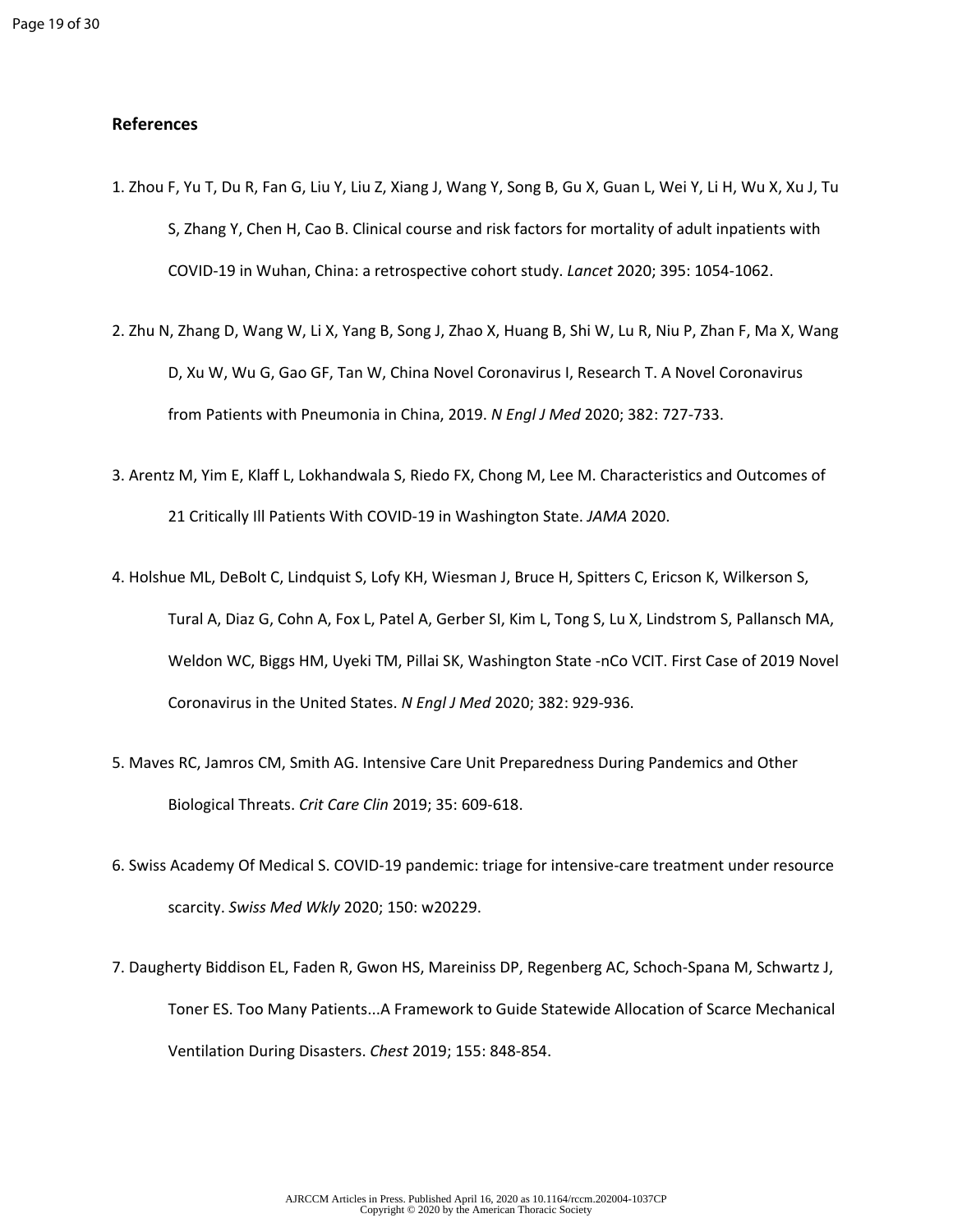- 8. Chang, Mo G, Yuan X, Tao Y, Peng X, Wang F, Xie L, Sharma L, Dela Cruz CS, Qin E. Time Kinetics of Viral Clearance and Resolution of Symptoms in Novel Coronavirus Infection. *Am J Respir Crit Care Med* 2020.
- 9. van Doremalen N, Bushmaker T, Morris DH, Holbrook MG, Gamble A, Williamson BN, Tamin A, Harcourt JL, Thornburg NJ, Gerber SI, Lloyd-Smith JO, de Wit E, Munster VJ. Aerosol and Surface Stability of SARS-CoV-2 as Compared with SARS-CoV-1. *N Engl J Med* 2020.
- 10. Kimball A, Hatfield KM, Arons M, James A, Taylor J, Spicer K, Bardossy AC, Oakley LP, Tanwar S, Chisty Z, Bell JM, Methner M, Harney J, Jacobs JR, Carlson CM, McLaughlin HP, Stone N, Clark S, Brostrom-Smith C, Page LC, Kay M, Lewis J, Russell D, Hiatt B, Gant J, Duchin JS, Clark TA, Honein MA, Reddy SC, Jernigan JA, Public Health S, King C, Team CC-I. Asymptomatic and Presymptomatic SARS-CoV-2 Infections in Residents of a Long-Term Care Skilled Nursing Facility - King County, Washington, March 2020. *MMWR Morb Mortal Wkly Rep* 2020; 69: 377-381.
- 11. Wei WE, Li Z, Chiew CJ, Yong SE, Toh MP, Lee VJ. Presymptomatic Transmission of SARS-CoV-2- Singapore, January 23-March 16, 2020. *MMWR Morb Mortal Wkly Rep* 2020; 69.
- 12. Ranney ML, Griffeth V, Jha AK. Critical Supply Shortages The Need for Ventilators and Personal Protective Equipment during the Covid-19 Pandemic. *N Engl J Med* 2020.
- 13. White DB, Lo B. A Framework for Rationing Ventilators and Critical Care Beds During the COVID-19 Pandemic. *JAMA* 2020.
- 14. Faccincani R, Pascucci F, Lennquist S. How to surge to face SARS-CoV-2 outbreak. Lessons learned from Lumbardy, Italy. *Disaster Med Public Health Prep* 2020: 1-7.

15. !!! INVALID CITATION !!! 8,9.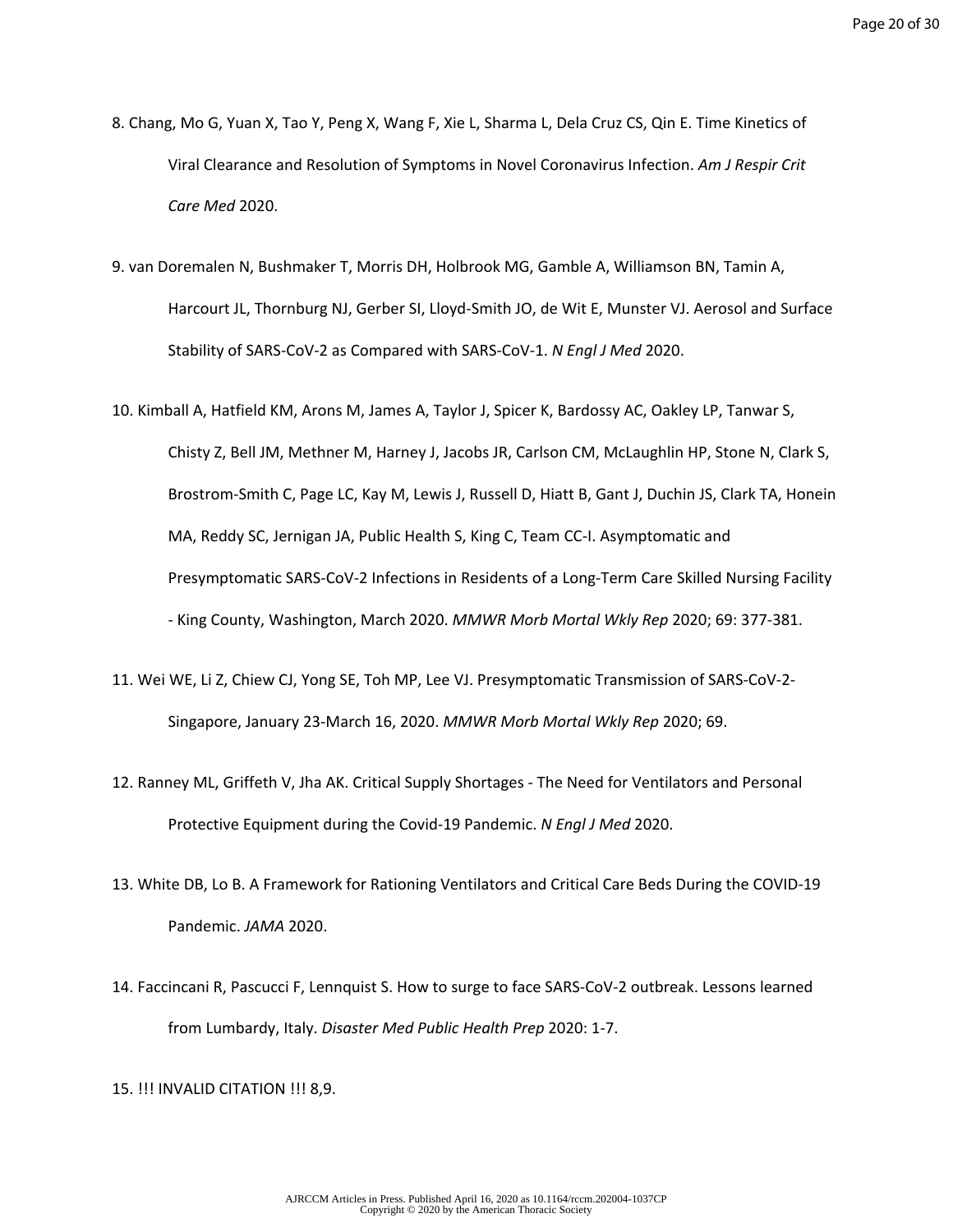16. Prevention CfDCa. Coronavirus Disease 2019 (COVID-19). Available from:

<https://www.cdc.gov/coronavirus/2019-ncov/hcp/infection-control.html>.

- 17. Alhazzani W, Moller MH, Arabi YM, Loeb M, Gong MN, Fan E, Oczkowski S, Levy MM, Derde L, Dzierba A, Du B, Aboodi M, Wunsch H, Cecconi M, Koh Y, Chertow DS, Maitland K, Alshamsi F, Belley-Cote E, Greco M, Laundy M, Morgan JS, Kesecioglu J, McGeer A, Mermel L, Mammen MJ, Alexander PE, Arrington A, Centofanti JE, Citerio G, Baw B, Memish ZA, Hammond N, Hayden FG, Evans L, Rhodes A. Surviving Sepsis Campaign: Guidelines on the Management of Critically Ill Adults with Coronavirus Disease 2019 (COVID-19). *Crit Care Med* 2020.
- 18. Tobin MJ. Basing Respiratory Management of Coronavirus on Physiological Principles. *Am J Respir Crit Care Med*; 0: null.
- 19. Cook TM, El-Boghdadly K, McGuire B, McNarry AF, Patel A, Higgs A. Consensus guidelines for managing the airway in patients with COVID-19: Guidelines from the Difficult Airway Society, the Association of Anaesthetists the Intensive Care Society, the Faculty of Intensive Care Medicine and the Royal College of Anaesthetists. *Anaesthesia* 2020.
- 20. Orser BA. Recommendations for Endotracheal Intubation of COVID-19 Patients. *Anesth Analg* 2020.
- 21. Li H, Zhou Y, Zhang M, Wang H, Zhao Q, Liu J. Updated approaches against SARS-CoV-2. *Antimicrob Agents Chemother* 2020.
- 22. Shen C, Wang Z, Zhao F, Yang Y, Li J, Yuan J, Wang F, Li D, Yang M, Xing L, Wei J, Xiao H, Yang Y, Qu J, Qing L, Chen L, Xu Z, Peng L, Li Y, Zheng H, Chen F, Huang K, Jiang Y, Liu D, Zhang Z, Liu Y, Liu L. Treatment of 5 Critically Ill Patients With COVID-19 With Convalescent Plasma. *JAMA* 2020.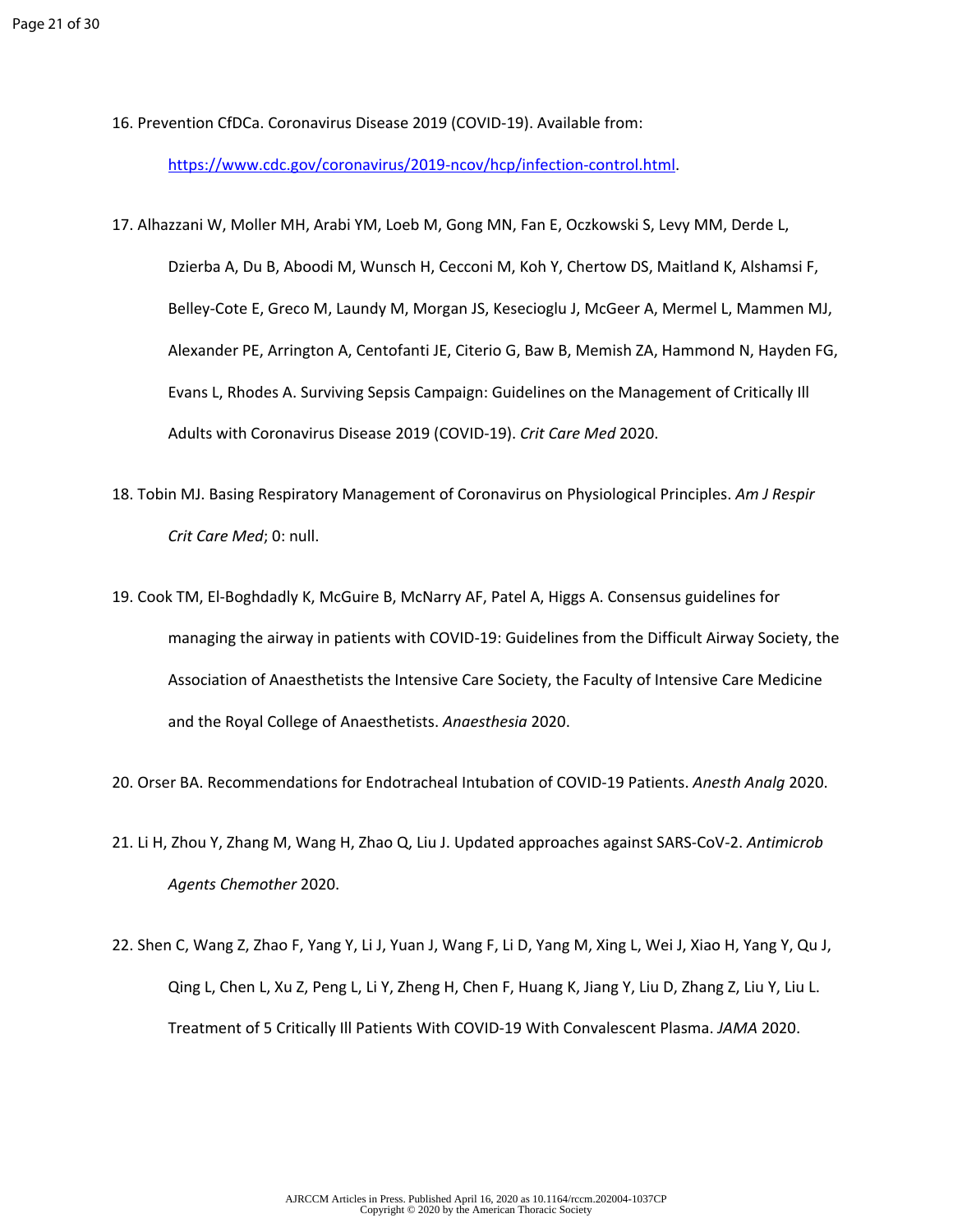- 23. Zhang B, Liu S, Tan T, Huang W, Dong Y, Chen L, Chen Q, Zhang L, Zhong Q, Zhang X, Zou Y, Zhang S. Treatment with convalescent plasma for critically ill patients with SARS-CoV-2 infection. *Chest*  2020.
- 24. Niederman MS, Richeldi L, Chotirmall SH, Bai C. Rising to the Challenge of the Novel SARScoronavirus-2 (SARS-CoV-2): Advice for Pulmonary and Critical Care and an Agenda for Research. *Am J Respir Crit Care Med* 2020.
- 25. MacLaren G, Fisher D, Brodie D. Preparing for the Most Critically Ill Patients With COVID-19: The Potential Role of Extracorporeal Membrane Oxygenation. *JAMA* 2020; 323: 1245-1246.
- 26. Savary D, Morin F, Fadel M, Metton P, Richard JF, Descatha A. Considering the challenge of the Covid-19 pandemic, is there a need to adapt the guidelines for basic life support resuscitation? *Resuscitation* 2020.
- 27. Mahase E, Kmietowicz Z. Covid-19: Doctors are told not to perform CPR on patients in cardiac arrest. *BMJ* 2020; 368: m1282.
- 28. Pan C, Chen L, Lu C, Zhang W, Xia JA, Sklar MC, Du B, Brochard L, Qiu H. Lung Recruitability in SARS-CoV-2 Associated Acute Respiratory Distress Syndrome: A Single-center, Observational Study. *Am J Respir Crit Care Med* 2020.
- 29. Emanuel EJ, Persad G, Upshur R, Thome B, Parker M, Glickman A, Zhang C, Boyle C, Smith M, Phillips JP. Fair Allocation of Scarce Medical Resources in the Time of Covid-19. *N Engl J Med* 2020.
- 30. Gostin LO, Friedman EA, Wetter SA. Responding to COVID-19: How to Navigate a Public Health Emergency Legally and Ethically. *Hastings Cent Rep* 2020.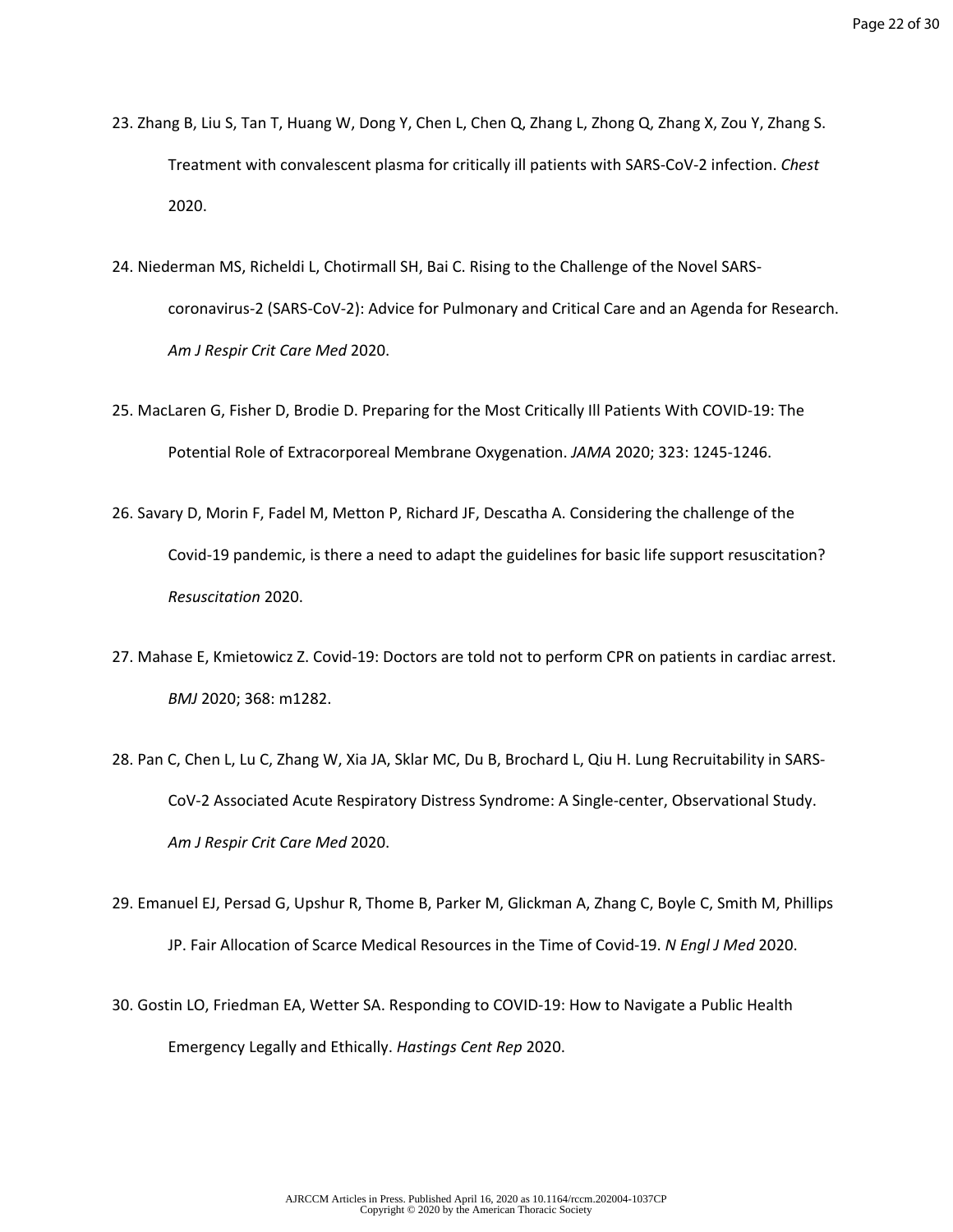- 31. Team CC-R. Severe Outcomes Among Patients with Coronavirus Disease 2019 (COVID-19) United States, February 12-March 16, 2020. *MMWR Morb Mortal Wkly Rep* 2020; 69: 343-346.
- 32. Team CC-R. Preliminary Estimates of the Prevalence of Selected Underlying Health Conditions Among Patients with Coronavirus Disease 2019 - United States, February 12-March 28, 2020. *MMWR Morb Mortal Wkly Rep* 2020; 69: 382-386.
- 33. Howard A. Zucker KPa, Donald P. Berens, J David Bleich, ROck Brynner, Karen A. Butler, Yvette Calderon, Carolyn Corcoran, Nancy Neveloff Dubler, Paul J Edelson, Joseph J Fins, Francis H Geer, Samuel Gorovitz, Cassandra E Henderson, Hassan Khouli, Joseph W. Koterski, H. Hugh Maybard-Reid, John Murnane, Karen Porter, Robert Swidler, Sally T True. Ventilator Allocation Guidelines. In: Law NYSTFoLat, editor; 2015.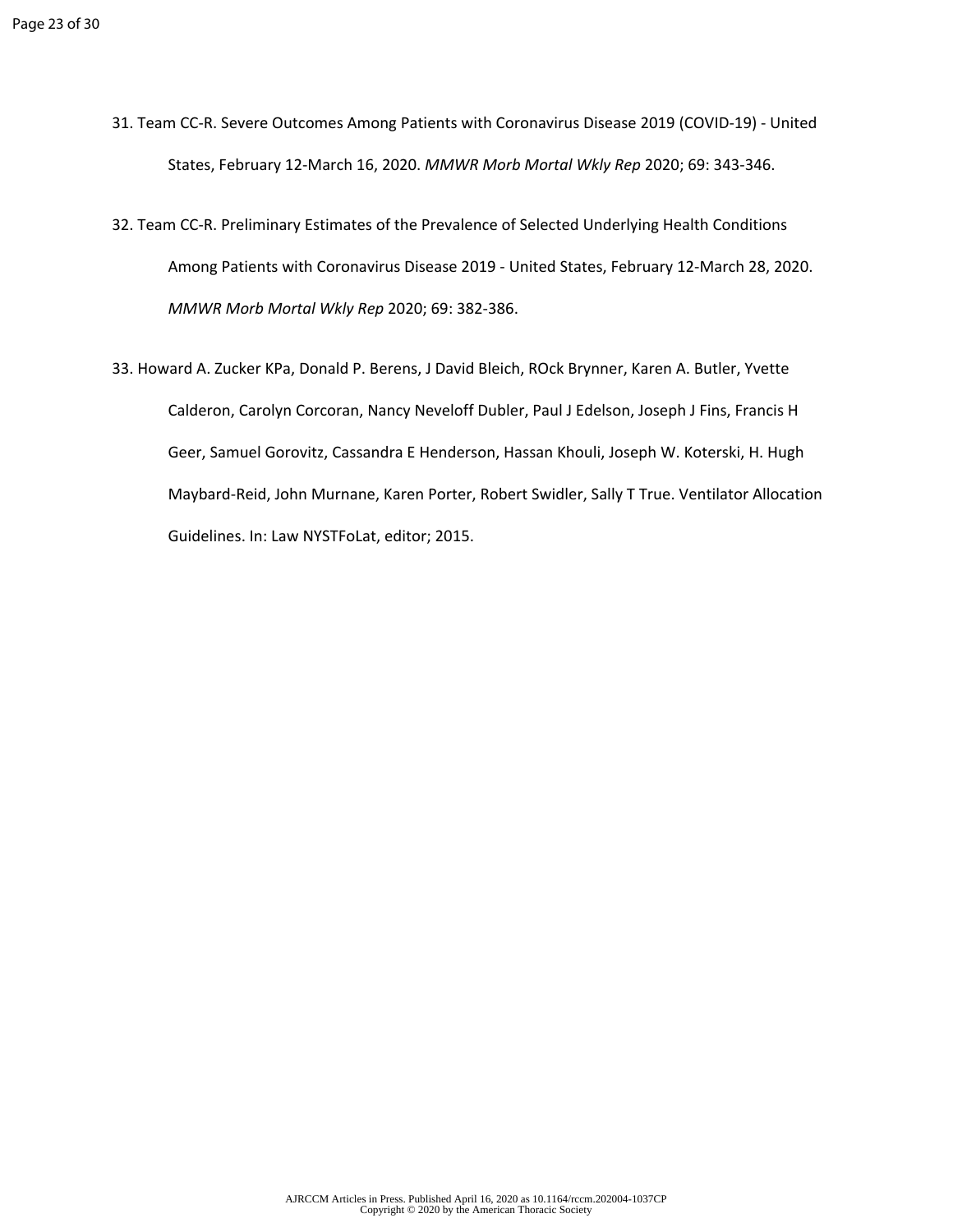Figure Legends.

Figure 1. A) New COVID-19 Cases; B) Total COVID-19 hospitalizations (blue) and ICU hospitalizations (orange) in New York State from 3/14/2020 to 4/8/2020. Accessed 4/8/2020 from [https://gothamist.com/news/coronavirus-statistics-tracking-epidemic-new-york.](https://gothamist.com/news/coronavirus-statistics-tracking-epidemic-new-york)

Figure 2. A) Photos of ventilator screens and intravenous infusion pumps outside patient rooms. B) Photo of patient data on glass door of patient room.

Figure 3.  $\frac{1}{2}$  denotes a patient with COVID-19. In the pre-surge period patients were placed according to bed availability. Phase 1: Unit readiness with partial COVID census. Phase 2: Start of ICU cohorting and creation of new unit to displace Non-COVID-19, specialty care. Phase 3: Exhaustion of traditional ICU capacity. Non-COVID positive patients were primarily postsurgical patients that were cohorted together.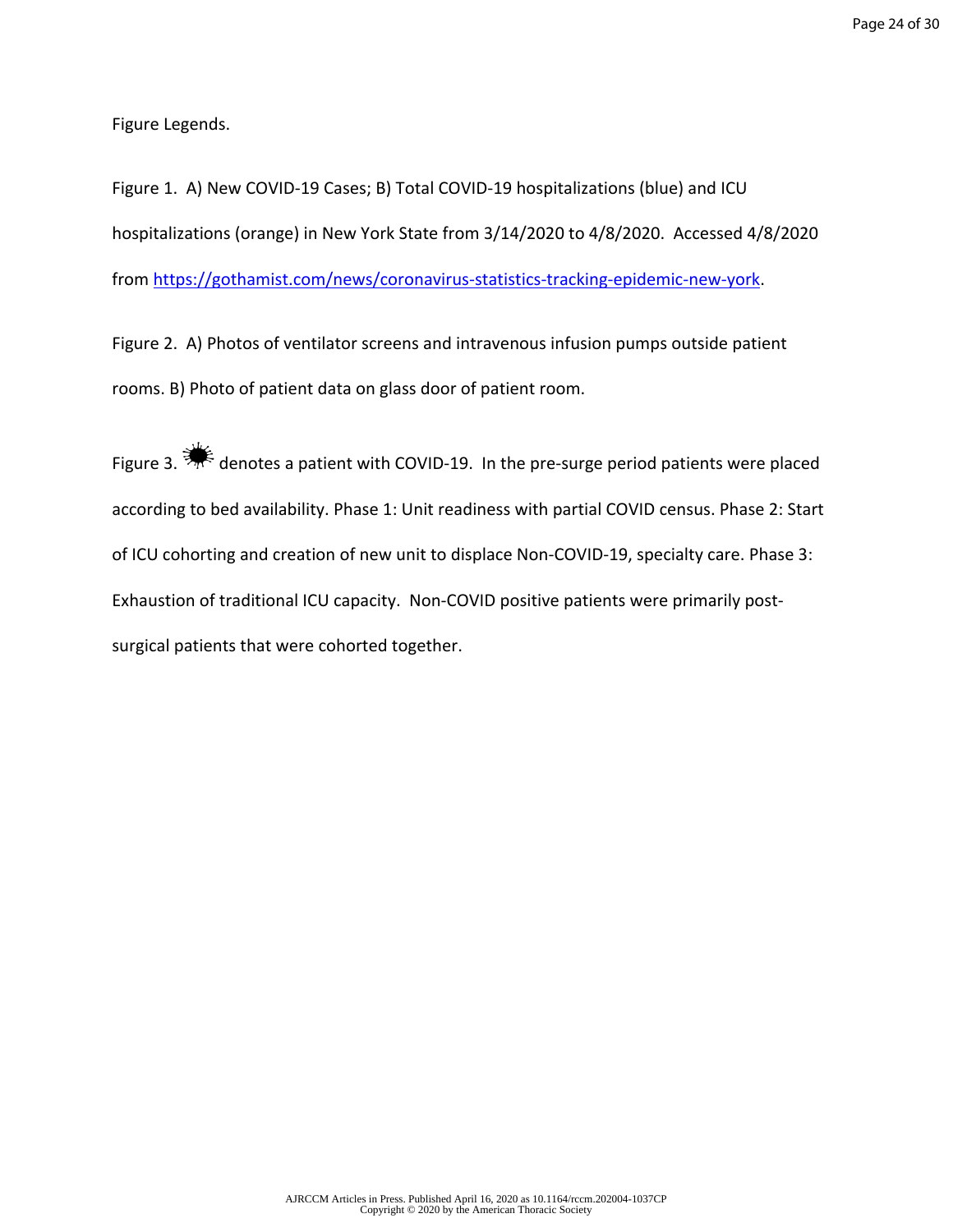Figure 1. Panel A

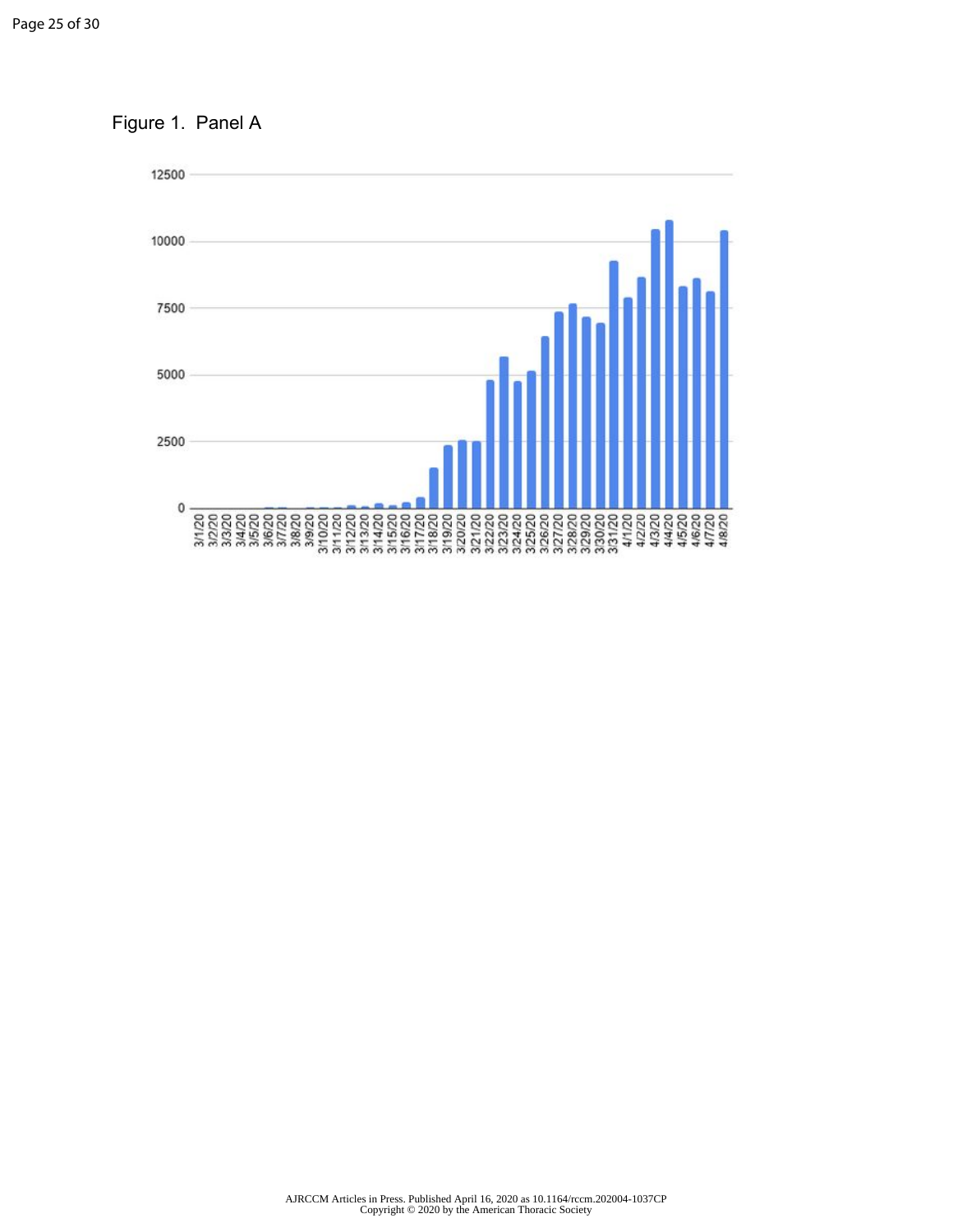

Figure 1. Panel B.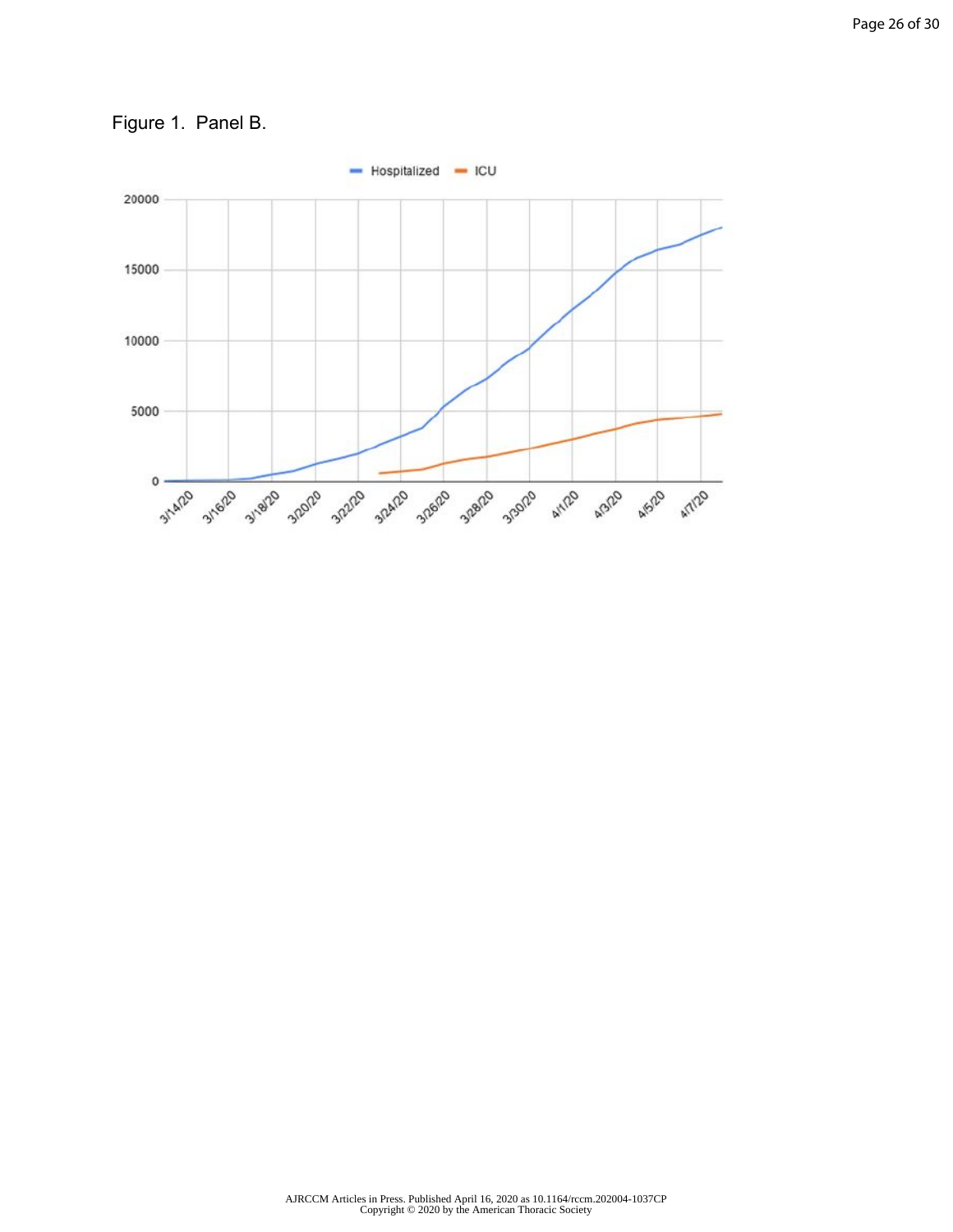Figure 2. Panel A.

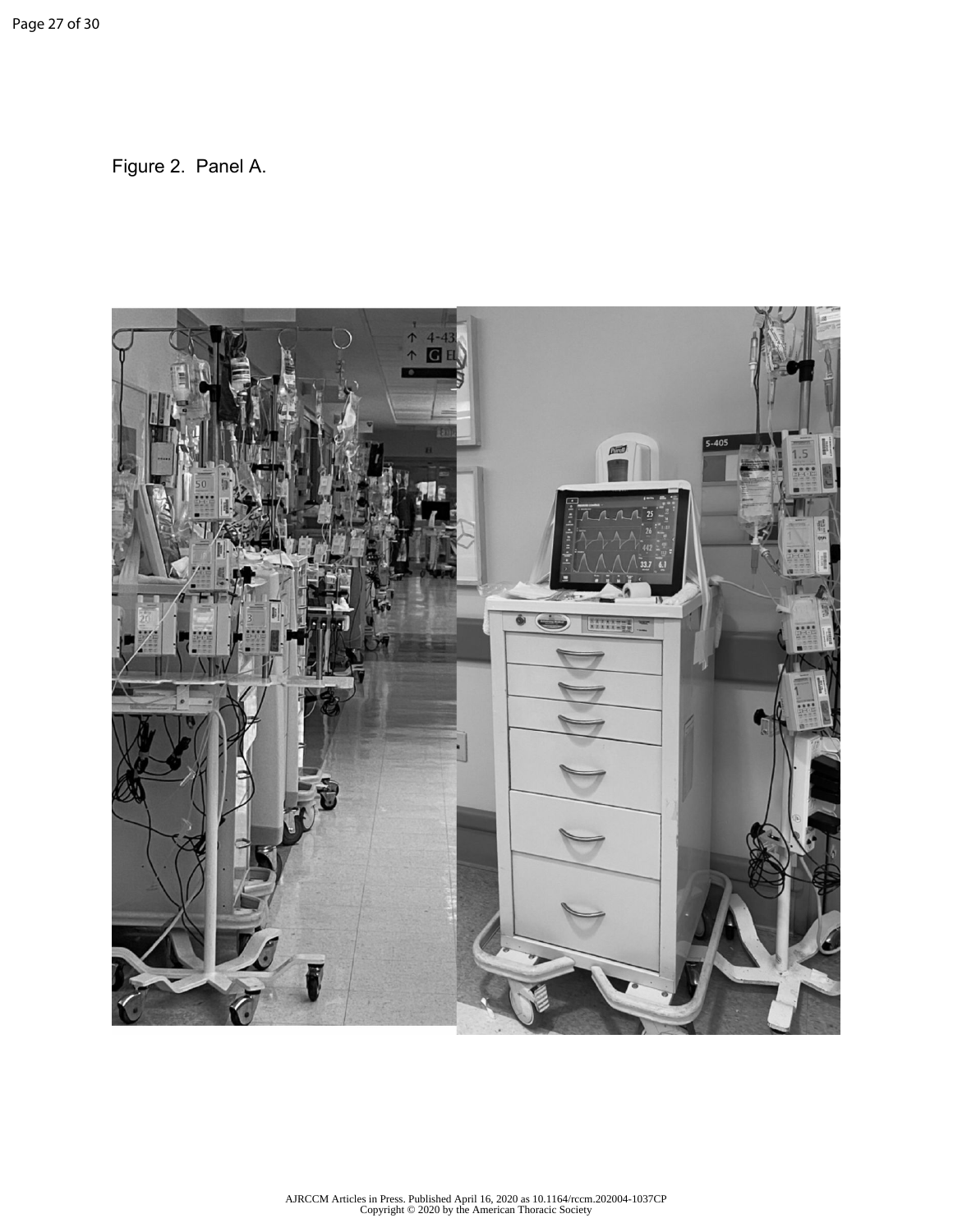# Figure 2. Panel B.

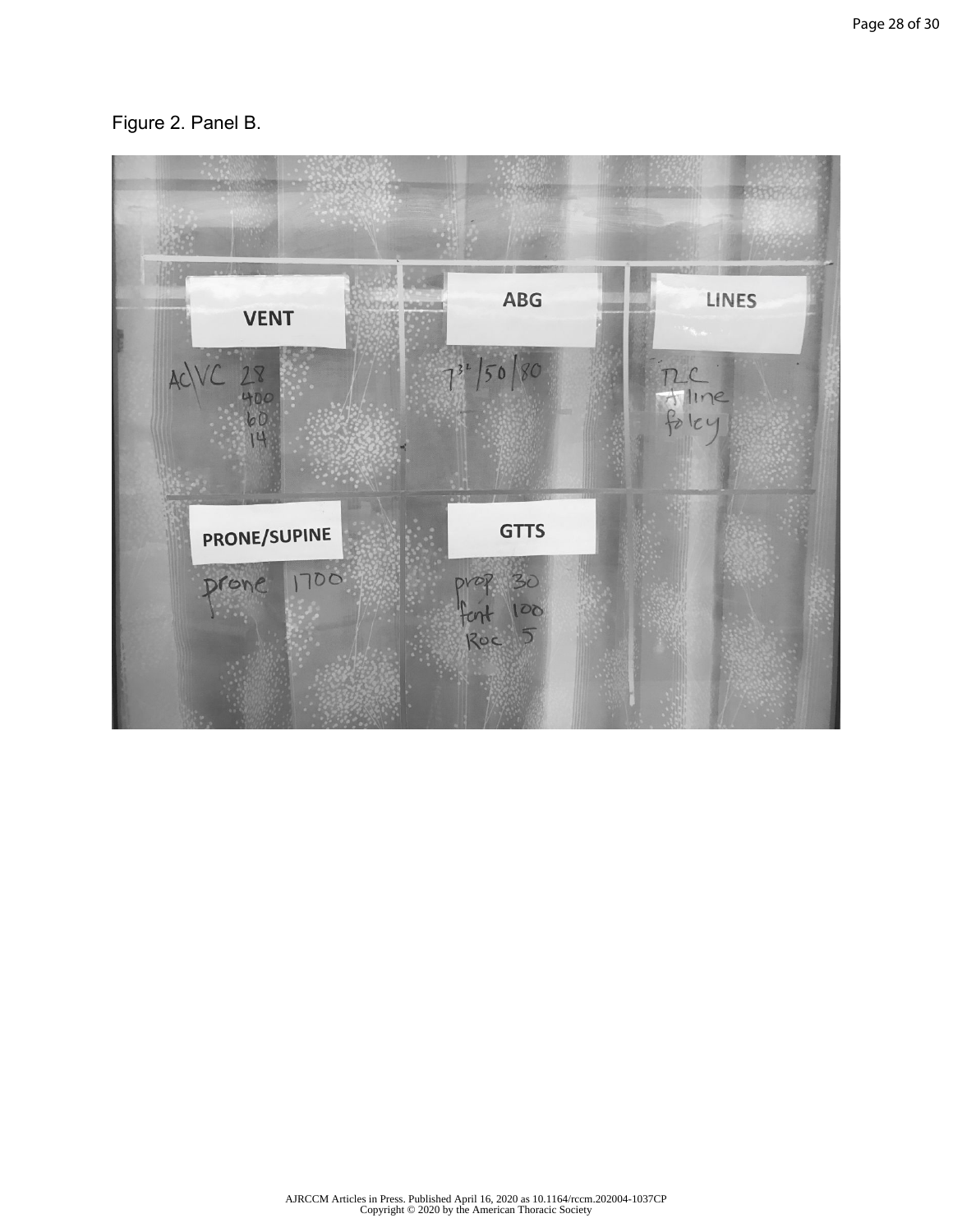Figure 3.